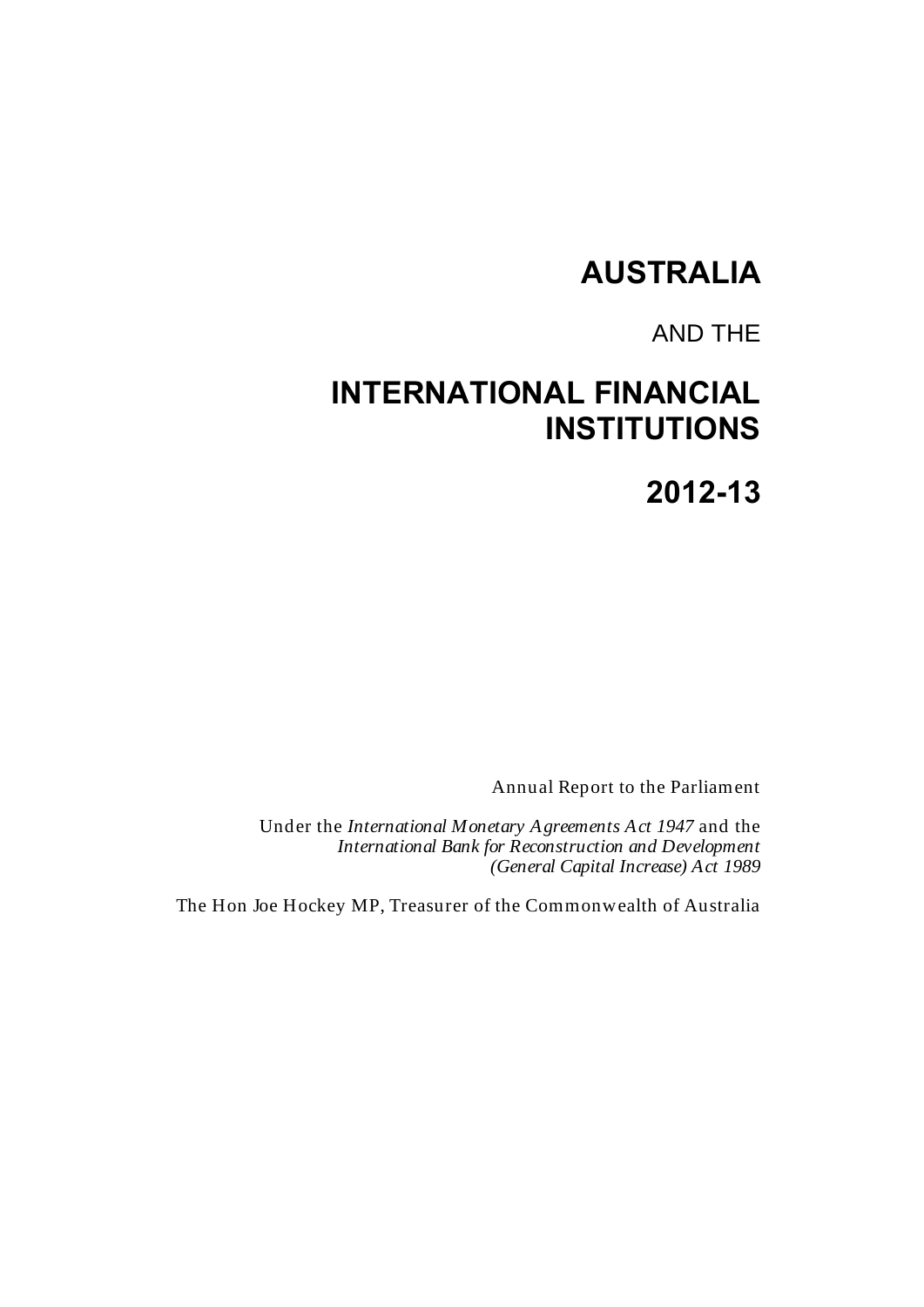Commonwealth of Australia 2014

ISBN 978-0-642-74964-2

This publication is available for your use under a [Creative Commons BY Attribution](http://creativecommons.org/licenses/by/3.0/au/deed.en)  [3.0 Australia](http://creativecommons.org/licenses/by/3.0/au/deed.en) licence, with the exception of the Commonwealth Coat of Arms, the Treasury logo, photographs, images, signatures and where otherwise stated. The full licence terms are available from http:/ [creativecommons.org/ licenses/ by/ 3.0/ au/](http://creativecommons.org/licenses/by/3.0/au/legalcode) legalcode.

#### $\left(\overline{cc}\right)$  $\bf \Theta$

Use of Treasury material under a [Creative Commons BY Attribution 3.0 Australia](http://creativecommons.org/licenses/by/3.0/au/deed.en) licence requires you to attribute the work (but not in any way that suggests that the Treasury endorses you or your use of the work).

*Treasury material used 'as supplied'.*

Provided you have not modified or transformed Treasury material in any way including, for example, by changing the Treasury text; calculating percentage changes; graphing or charting data; or deriving new statistics from published Treasury statistics — then Treasury prefers the following attribution:

*Source: The Australian Government the Treasury.*

#### **Derivative material**

If you have modified or transformed Treasury material, or derived new material from those of the Treasury in any way, then Treasury prefers the following attrib ution:

*Based on The Australian Government the Treasury data.*

#### **Use of the Coat of Arms**

The terms under which the Coat of Arms can be used are set out on the It's an Honour website (see [www.itsanhonour.gov.au](http://www.itsanhonour.gov.au/) ).

#### **Other Uses**

Inquiries regarding this licence and any other use of this document are welcome at:

Manager Communications The Treasury Langton Crescent Parkes ACT 2600 Email[: medialiaison@treasury.gov.au](mailto:medialiaison@treasury.gov.au)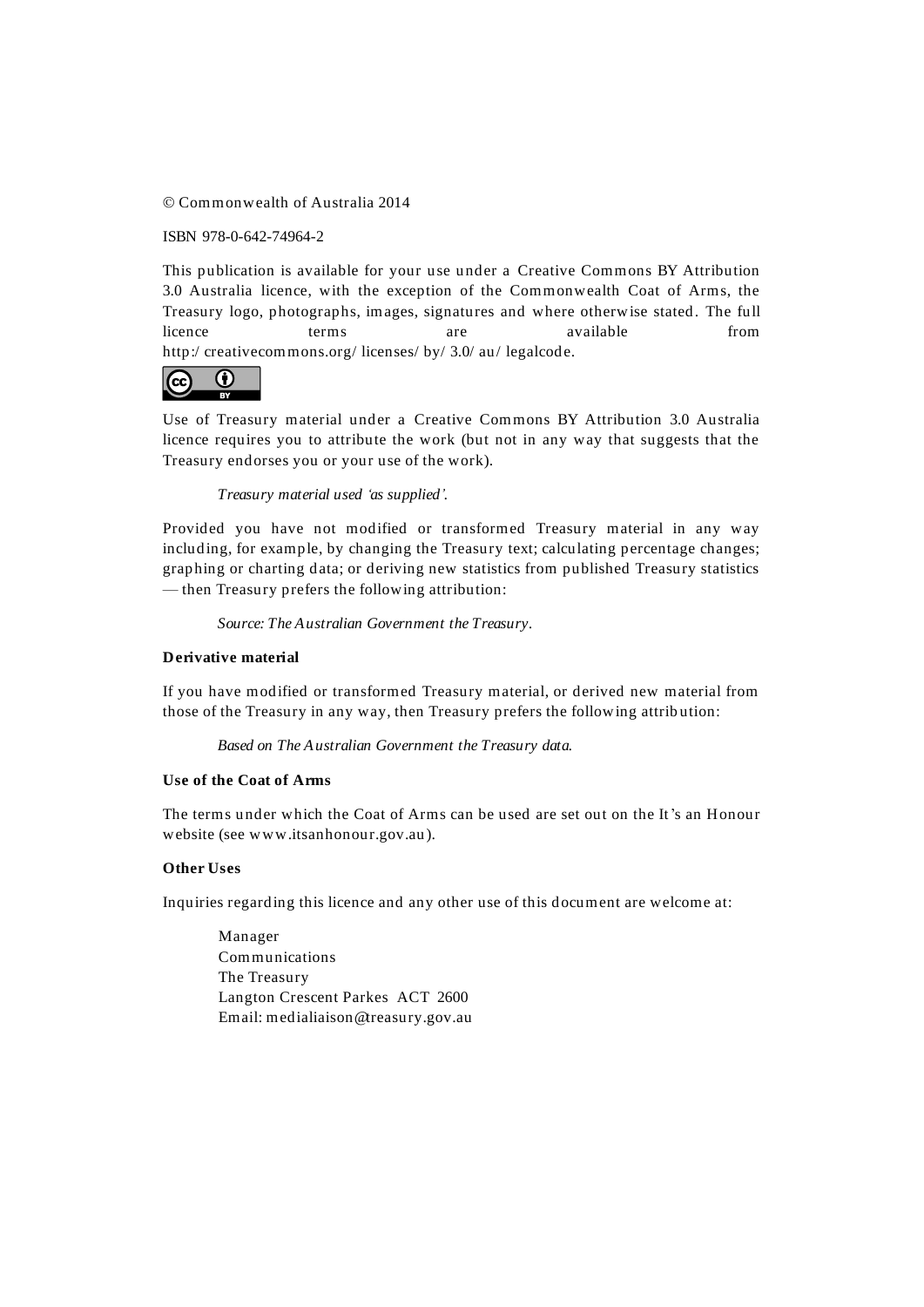Section 10 of the *International Monetary Agreements Act 1947* provides that the Treasurer shall prepare and cause to be laid before each House of the Parliament a report on the operations of the Act and of the operations, insofar as they relate to Australia, of the Articles of Agreement of the International Monetary Fund (IMF) and the International Bank for Reconstruction and Development (IBRD) during each financial year.

Section 7 of the *International Bank for Reconstruction and Development (General Capital Increase) Act 1989* provides that the Treasurer shall prepare and cause to be laid before each House of the Parliament a report on the operations of the Act during each financial year.

This report aims to meet the requirements of both Acts for the financial year 2012-13.

The IMF and the World Bank Group (comprising the IBRD, the International Development Association (IDA), the International Finance Corporation (IFC), the Multilateral Investment Guarantee Agency (MIGA) and the International Centre for Settlement of Investment Disputes (ICSID)) publish annual reports that provide comprehensive reviews of the operations of these institutions. The IMF and World Bank also make information available on their websites: [www.imf.org](http://www.imf.org/) and www.worldbank.org.

I commend this report to the Parliament.

J. B. HOCKEY Treasurer of the Commonwealth of Australia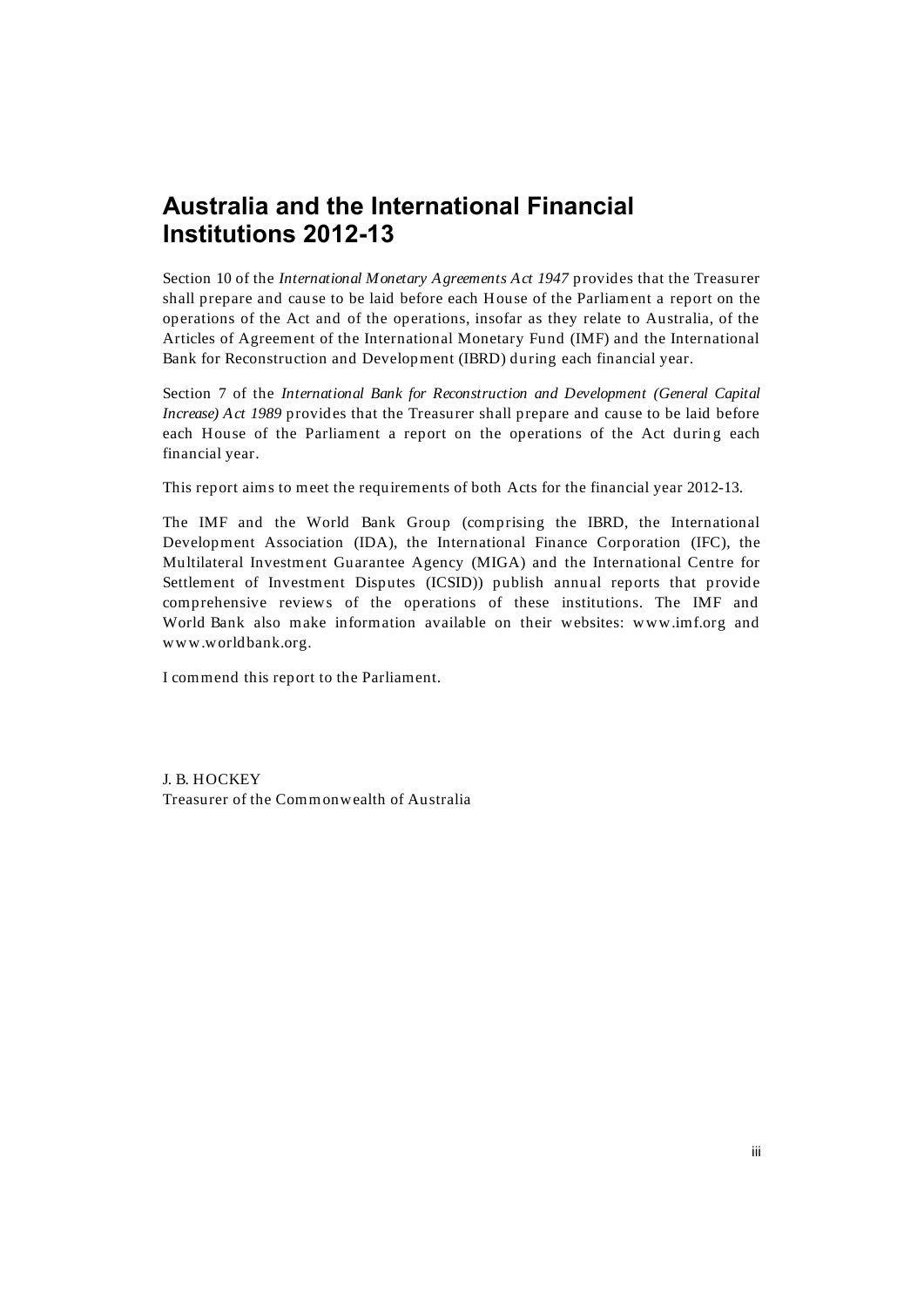# **Contents**

| SECTION 2: AUSTRALIA'S INTERACTIONS WITH THE INTERNATIONAL MONETARY FUND 3        |  |
|-----------------------------------------------------------------------------------|--|
|                                                                                   |  |
| Part 2: Australia's shareholding in the International Monetary Fund and financial |  |
|                                                                                   |  |
|                                                                                   |  |
|                                                                                   |  |
|                                                                                   |  |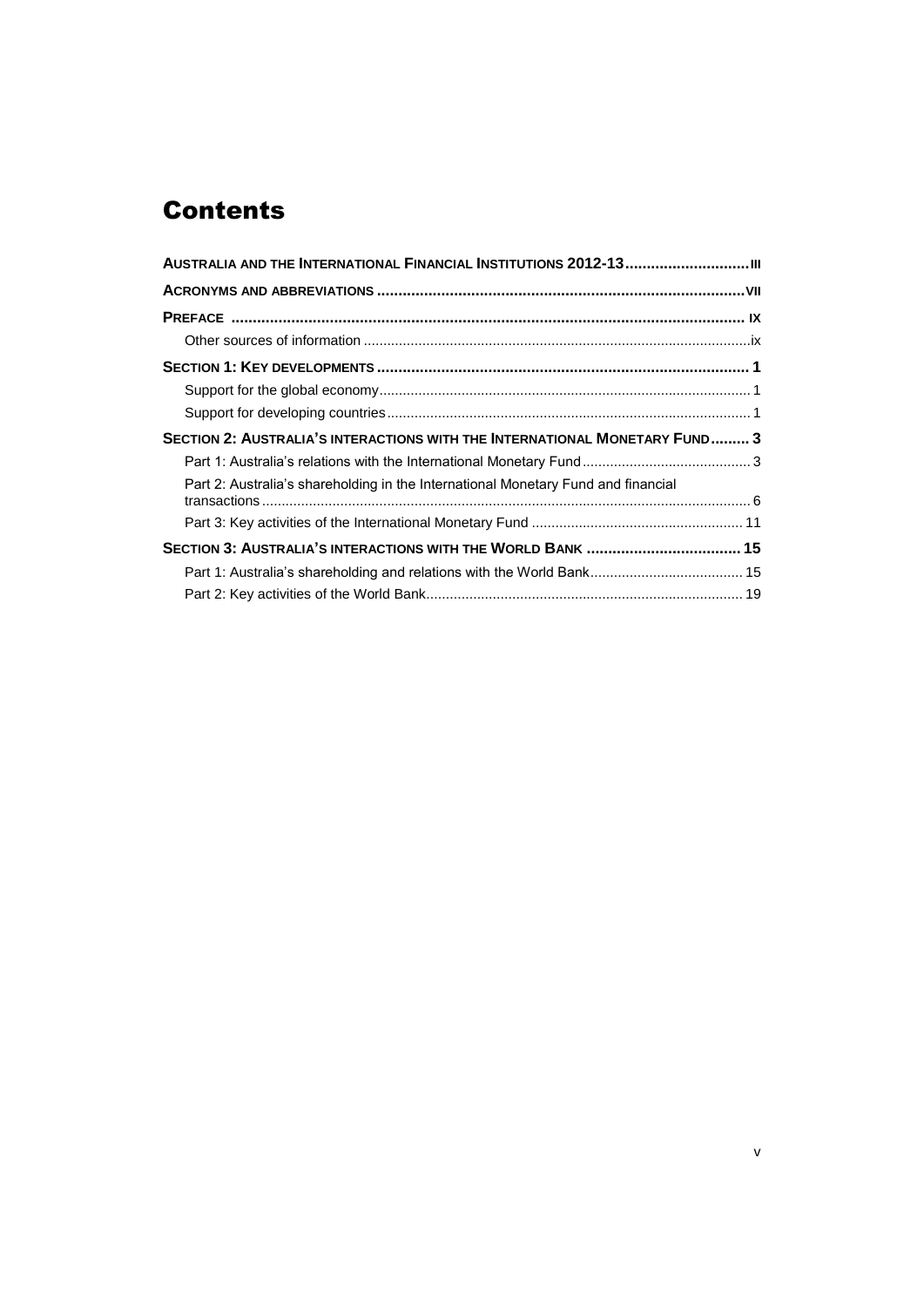# **Acronyms and abbreviations**

| ADB          | Asian Development Bank                                                      |
|--------------|-----------------------------------------------------------------------------|
| AusAID       | Australian Agency for International Development                             |
| DC           | Development Committee                                                       |
| <b>EBRD</b>  | European Bank for Reconstruction and Development                            |
| <b>FCL</b>   | Flexible Credit Line                                                        |
| <b>FSAP</b>  | Financial Sector Assessment Program                                         |
| <b>FTP</b>   | <b>Financial Transaction Plan</b>                                           |
| G20          | Group of 20                                                                 |
| <b>GFRP</b>  | Global Food Crisis Response Program                                         |
| <b>GFSR</b>  | Global Financial Stability Report                                           |
| <b>GNI</b>   | <b>Gross National Income</b>                                                |
| <b>IBRD</b>  | International Bank for Reconstruction and Development                       |
| <b>ICSID</b> | International Centre for Settlement of Investment Disputes                  |
| <b>IDA</b>   | <b>International Development Association</b>                                |
| IDA16        | 16 <sup>th</sup> Replenishment of the International Development Association |
| IDA17        | 17 <sup>th</sup> Replenishment of the International Development Association |
| <b>IEG</b>   | Independent Evaluation Group                                                |
| <b>IFC</b>   | <b>International Finance Corporation</b>                                    |
| <b>IFIs</b>  | <b>International Financial Institutions</b>                                 |
| <b>IMF</b>   | <b>International Monetary Fund</b>                                          |
| <b>IMFC</b>  | International Monetary and Financial Committee                              |
| <b>LICs</b>  | Low-Income Countries                                                        |
| <b>MDGs</b>  | Millennium Development Goals                                                |
| <b>MIGA</b>  | Multilateral Investment Guarantee Agency                                    |
| <b>MOV</b>   | Maintenance of Value                                                        |
| NAB          | New Arrangements to Borrow                                                  |
| <b>PCL</b>   | Precautionary Credit Line                                                   |
| PRGT         | Poverty Reduction and Growth Trust                                          |
| <b>RBA</b>   | Reserve Bank of Australia                                                   |
| RCF          | Rapid Credit Facility                                                       |
| <b>SDR</b>   | Special Drawing Right                                                       |
| <b>TSR</b>   | Triennial Surveillance Review                                               |
| <b>WBG</b>   | World Bank Group                                                            |
| <b>WEO</b>   | World Economic Outlook                                                      |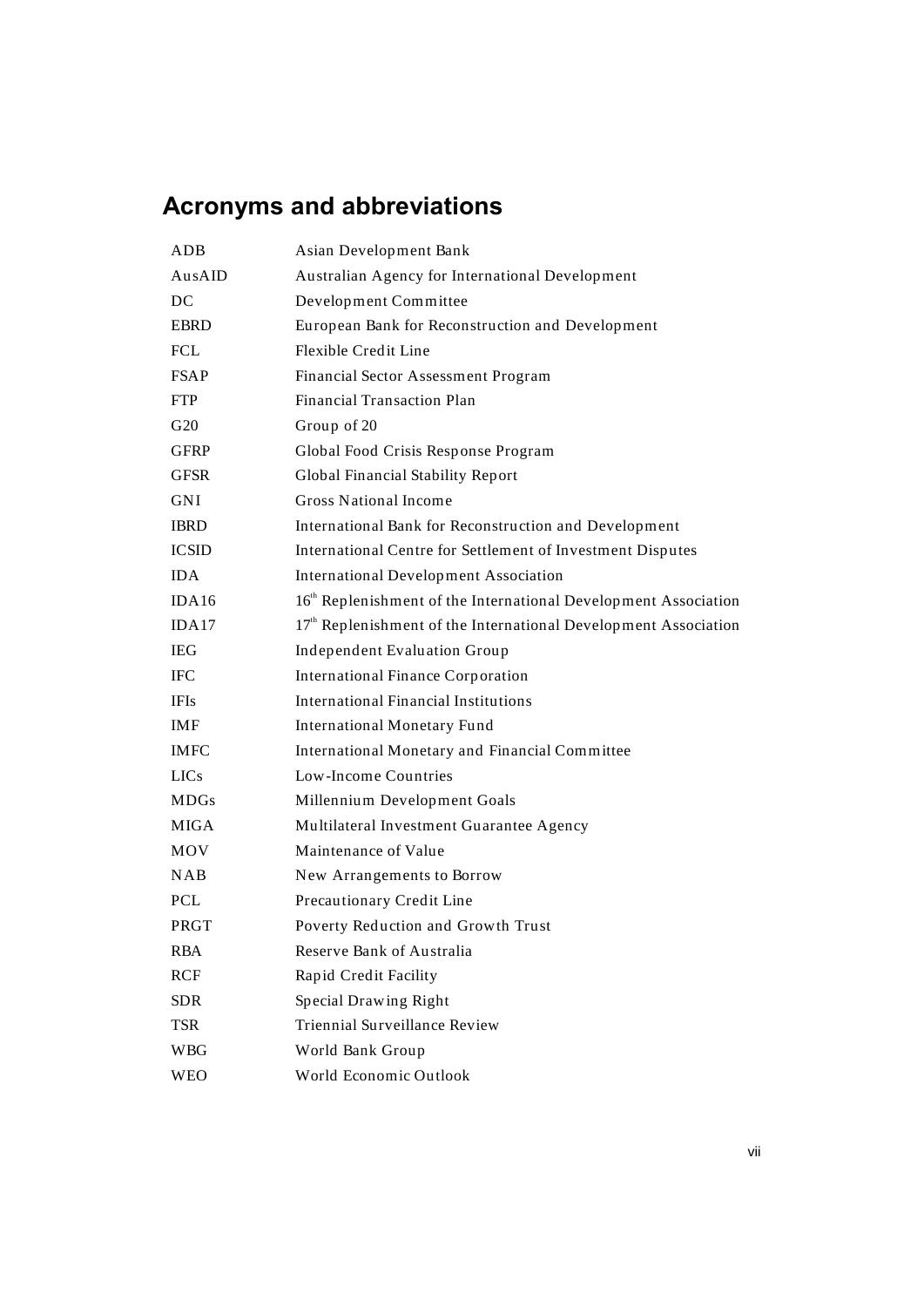## **Preface**

This report compiles information on Australia's dealings with the IMF and the World Bank Group for the period 1 July 2012 to 30 June 2013. 1

The 2012-13 report is in three sections:

**Section 1** reviews the key developments in the activities of the two International Financial Institutions (IFIs) during 2012-13.

**Section 2** reports on Australia's relations with the IMF as required under the *International Monetary Agreements Act 1947*. This section covers — where applicable — Australia's representation at the IMF, its Article IV consultation, participation in IMF Institute courses, meetings and visits, and Australia's financial transactions with the Fund.

**Section 3** reports on Australia's interactions with the World Bank as required under the *International Monetary Agreements Act 1947* and the *International Bank for Reconstruction and Development (General Capital Increase) Act 1989*. This section covers the World-Bank's mandate and institutions, Australia's shareholdings and contributions, Australian representation and activities of the Bank during 2012-13.

## **Other sources of information**

Treasury releases information on its activities through a variety of publications, press releases, speeches, and reports, including the Treasury Annual Report. Copies of Treasury publications are available on line at [www.treasury.gov.au.](http://www.treasury.gov.au/)

The IFIs also make a wide range of information available on their websites, www.imf.org and www.worldbank.org, including information on their communiqués from recent IMF and World Bank Spring and Annual Meetings. 2

<sup>-</sup>1 Australia is a member of each of the IMF, World Bank, Asian Development Bank (ADB) and European Bank for Reconstruction and Development (EBRD). Information on each institution is provided in the Treasury Annual Report and is also available from the institutions themselves through their annual reports. There is no legislative requirement to provide an Annual Report to the Parliament on the ADB or the EBRD.

<sup>2</sup> Communiqués are available on the IMF's website: http:/ / www.imf.org/ external/ news/ default.aspx?cm.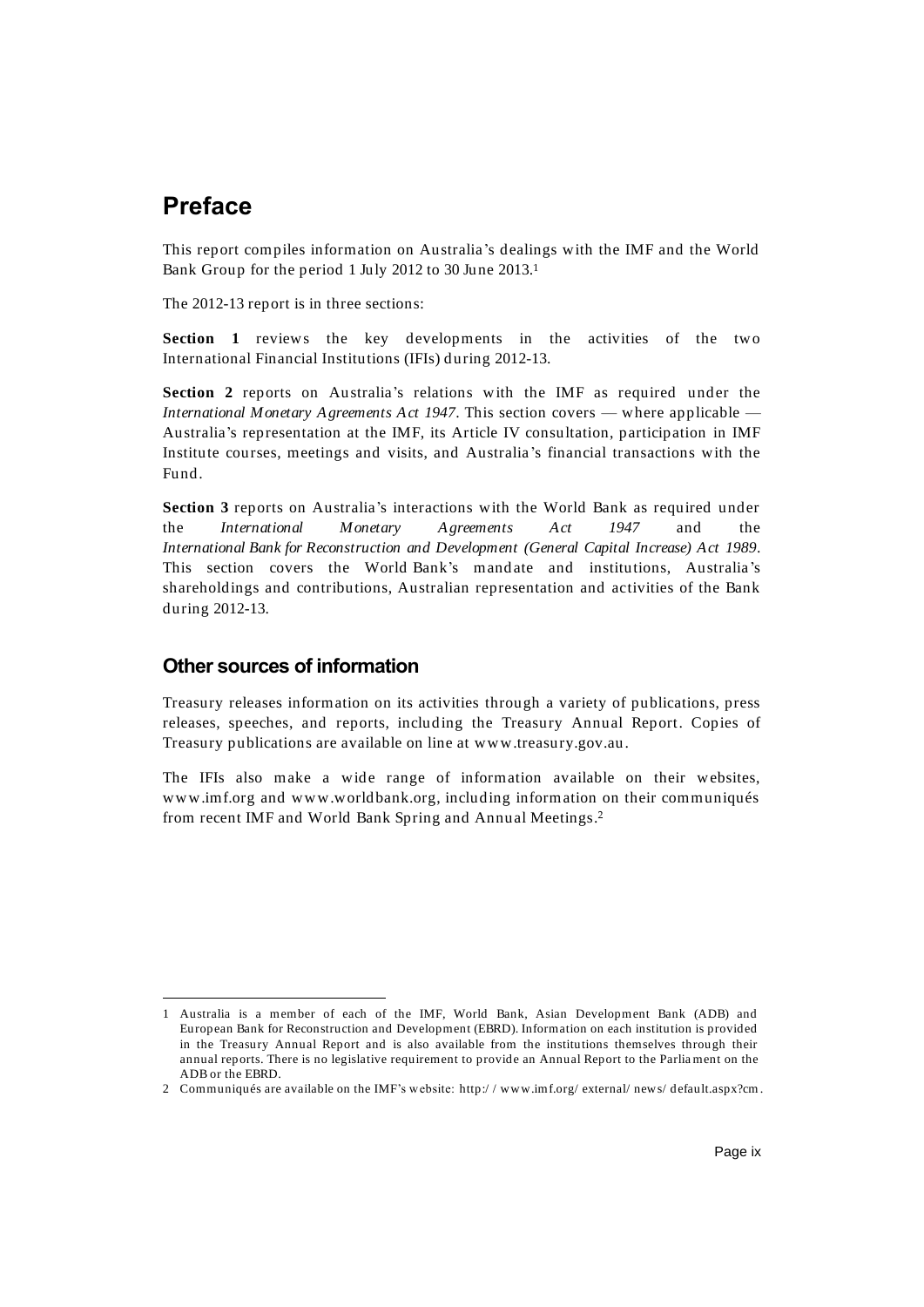## **Inquiries**

The contact officer to whom inquiries regarding this report may be directed is:

The General Manager International Finance and Development Division The Treasury Langton Crescent PARKES ACT 2600 Telephone: 02 6263 3757

A copy of this document can be located on the Treasury website at [www.treasury.gov.au.](http://www.treasury.gov.au/)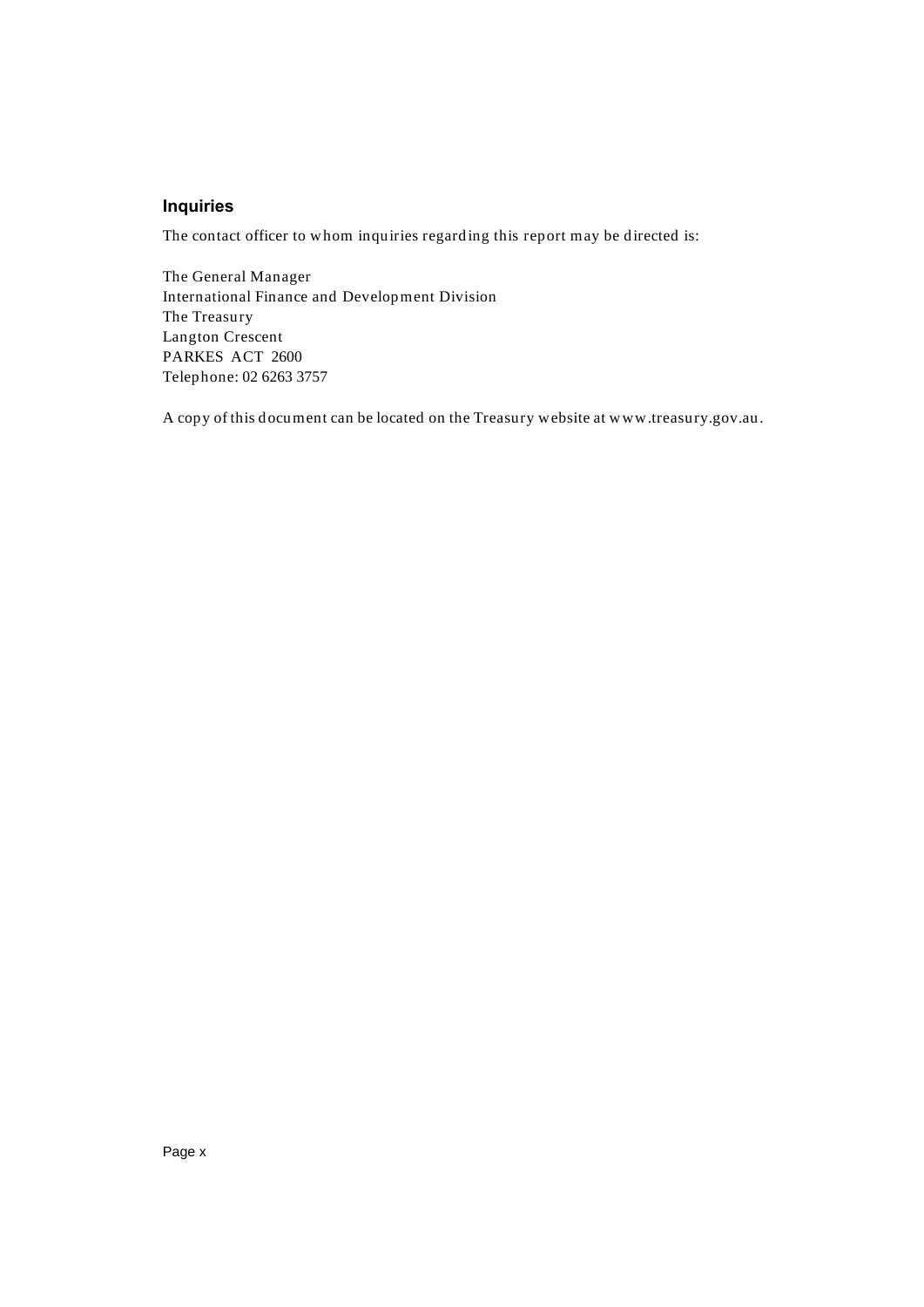## **Section 1: Key developments**

In 2012-13 the International Financial Institutions (IFIs) focused on assisting members to adjust to the changing nature of the global economy by identifying systemic risks and designing strong policies, and agreed on new Strategic Goals to end extreme poverty and promote shared prosperity.

## **Support for the global economy**

The IFIs continued efforts to assist members to ad just to the changing nature of the global economy by providing financial and technical assistance and policy advice to its members, and by the strengthening of resources. In addition, the International Monetary Fund (IMF) continued its reform of surveillance activities as well as closely monitored and encouraged the implementation of the *2010 IMF Quota and Governance Reform* package.

The IMF continued to provide considerable support to member countries to ad dress balance of payments needs throughout 2012-13, with new lending commitments totalling Special Drawing Rights (SDR) 75.1 billion, and further strengthened its resources. The IMF continued to encourage the completion of an agreement to double quotas, from SDR 238.4 billion to SDR 476.8 billion, which also includes a corresponding roll-back of credit arrangements under the New Arrangements to Borrow (NAB). In addition, to help strengthen the global financial safety net, IMF members made additional pledges to boost the IMF's borrowed resources through bilateral loan and note purchase agreements, bringing the total to more than US\$461 billion.

As part of this, Australia entered into a bilateral loan agreement with the IMF on 13 October 2012 to lend SDR 4.61 billion. The loan has a term of two years and may be extended for an additional one year by the IMF notifying Australia of an extension and by a further additional year with the consent of Australia.

## **Support for developing countries**

In 2012-13 the World Bank Group announced new Strategic Goals. These are to end extreme poverty: reducing the percentage of people living with less than \$1.25 a day to no more than 3 per cent globally by 2030; and promote shared prosperity: fostering income growth of the bottom 40 per cent of the population in every country.

The International Bank for Reconstruction and Development (IBRD) is the arm of the World Bank Group which lends to middle-income countries and creditworthy low-income countries. In 2012-13, the IBRD committed US\$15.2 billion to eligible countries, a decrease from \$20.6 billion committed in 2011-12.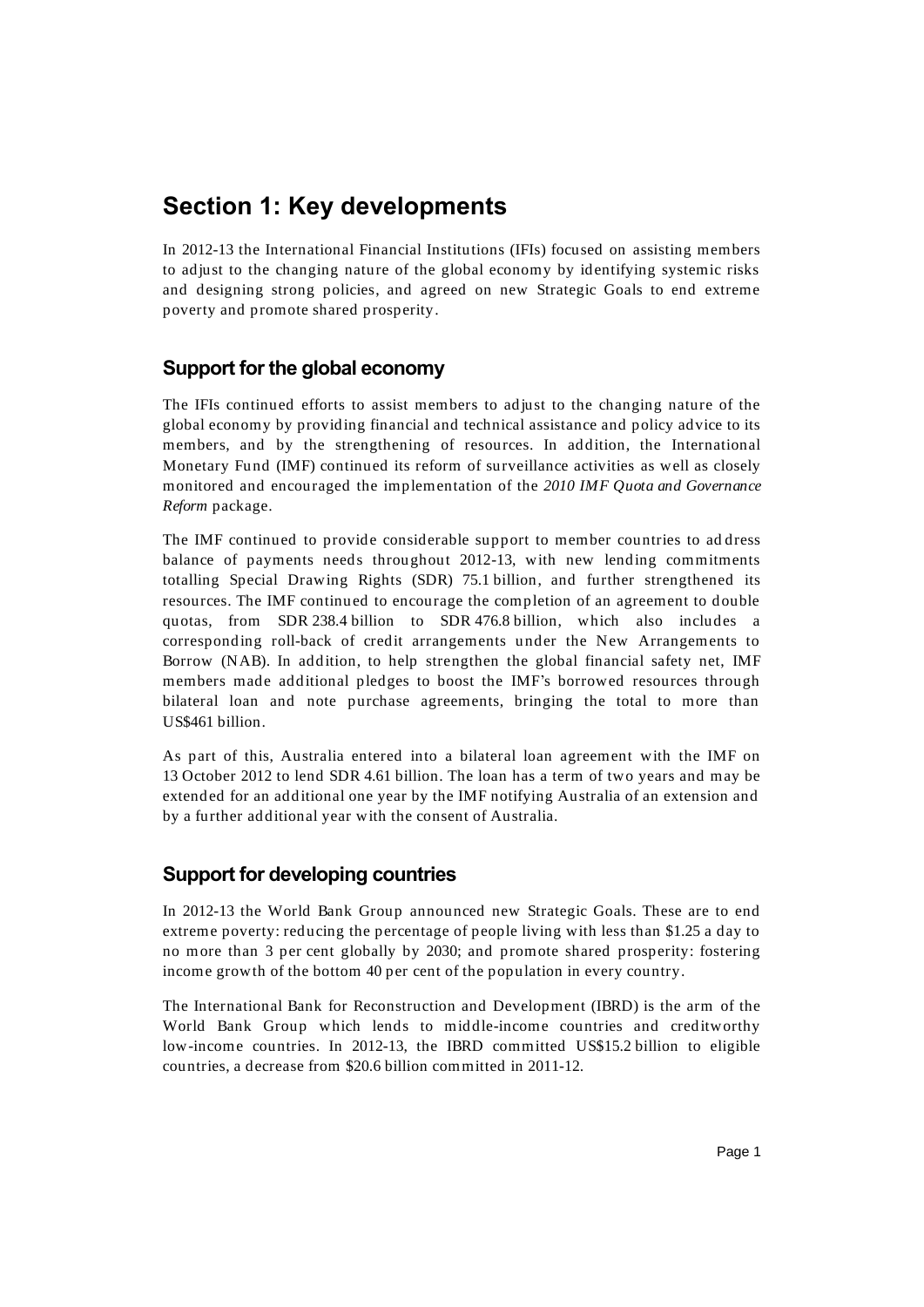The World Bank Group's concessional lending arm, the International Development Association (IDA), committed US\$16.3 billion in grants and highly concessional loans to the world 's poorest countries, an increase from US\$14.8 billion in 2011-12.

Negotiations for the seventeenth replenishment of IDA (IDA17) commenced in March 2013 and negotiations will be finalised in December 2013. IDA faces a number of challenges to its financial sustainability over the medium term due to falling internally generated income and anticipated graduations of low-income but credit-worthy countries.

In September 2012, the IMF Executive Board end orsed the use of further windfall profits from gold sales to bolster its capacity to provide concessional lending for low-income countries (LICs) through the IMF's Poverty Reduction and Growth Trust (PRGT). Australia has agreed to this second decision and will return its share in the second distribution to support concessional lend ing for LICs. Further, in April 2013, Australia returned its entire share from the first distribution of windfall profits from gold sales to the PRGT.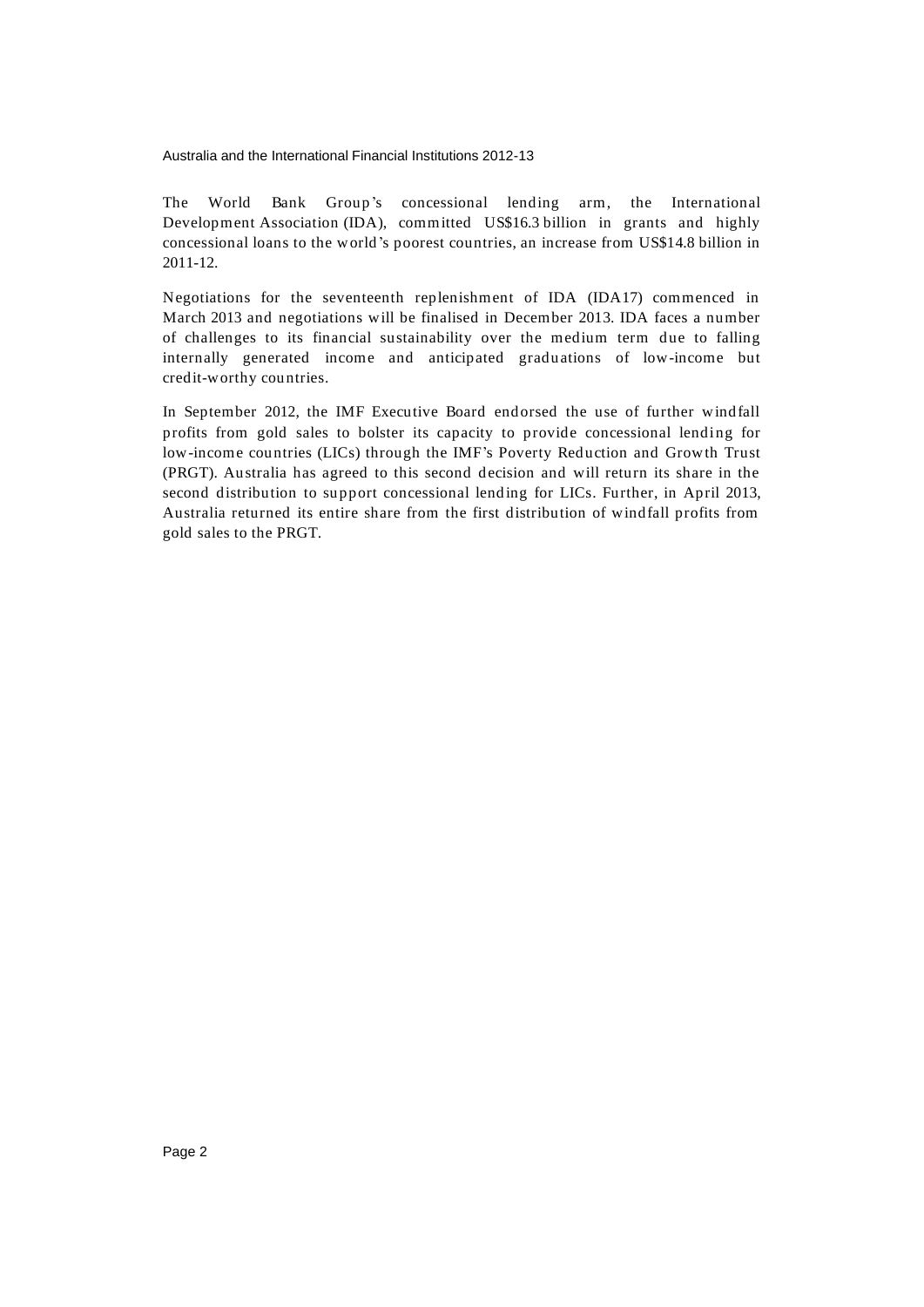# **Section 2: Australia's interactions with the International Monetary Fund**

## **Part 1: Australia's relations with the International Monetary Fund**

## **Mandate**

Australia became a member of the IMF in 1947. The *International Monetary Agreements Act 1947* formalised Australia's IMF membership . The Act contains provisions, which have been updated through time, to enable Australia to meet any obligations that may arise by virtue of its IMF membership . A brief outline of these provisions, along with an indication of whether the provision was used during 2012-13, is included in Table 2.1.

The IMF was established to promote growth and prosperity. The IMF's purpose (set out in Article I of its Articles of Agreement) is to: promote international monetary cooperation; facilitate the expansion of trade contributing to employment growth; promote exchange rate stability to avoid competitive devaluation; assist in the establishment of a multilateral system of payments; and make resources available to members to reduce the costs of balance of payments ad justments.

The IMF achieves its mand ate by: conducting surveillance over the economic policies of members and providing policy advice to assist members in achieving key domestic objectives; providing technical assistance and training to members, enabling them to build the expertise required to implement sound economic policies; and providing temporary financing to members experiencing balance of payments difficulties to reduce the cost associated with significant economic adjustment.

| <b>Section of the Act</b>          | Description of the provision                                                                                                                                                                     | <b>Provision activated</b>                                                                              |
|------------------------------------|--------------------------------------------------------------------------------------------------------------------------------------------------------------------------------------------------|---------------------------------------------------------------------------------------------------------|
| <b>Section 5A</b>                  | The Treasurer may provide the RBA<br>with a written direction to exchange<br>SDRs or foreign currency on the<br>Commonwealth's behalf.                                                           | There is a standing direction<br>to the RBA to this effect.                                             |
| Section 6 – Authority to<br>borrow | Provides the Treasurer with the<br>authority to borrow funds in order to<br>meet obligations as members of the<br>IMF, World Bank, and NAB.                                                      | The provision was activated<br>during 2012-13 as a result of<br>financial transactions with the<br>IMF. |
| Section 7 – Issue of<br>securities | Provides the Treasurer with the<br>authority to settle obligations by<br>issuing non-negotiable and<br>non-interest bearing securities, should<br>it be acceptable to the IMF and<br>World Bank. | This provision was not<br>exercised during 2012-13.                                                     |
| Section 8 – Payment of<br>charges  | Provides Australia with the authority to<br>pay service and interest charges on                                                                                                                  | The provision was not<br>exercised during 2012-13.                                                      |

**Table 2.1: Activation of International Monetary Agreements Act 1947 Provisions in 2012-13**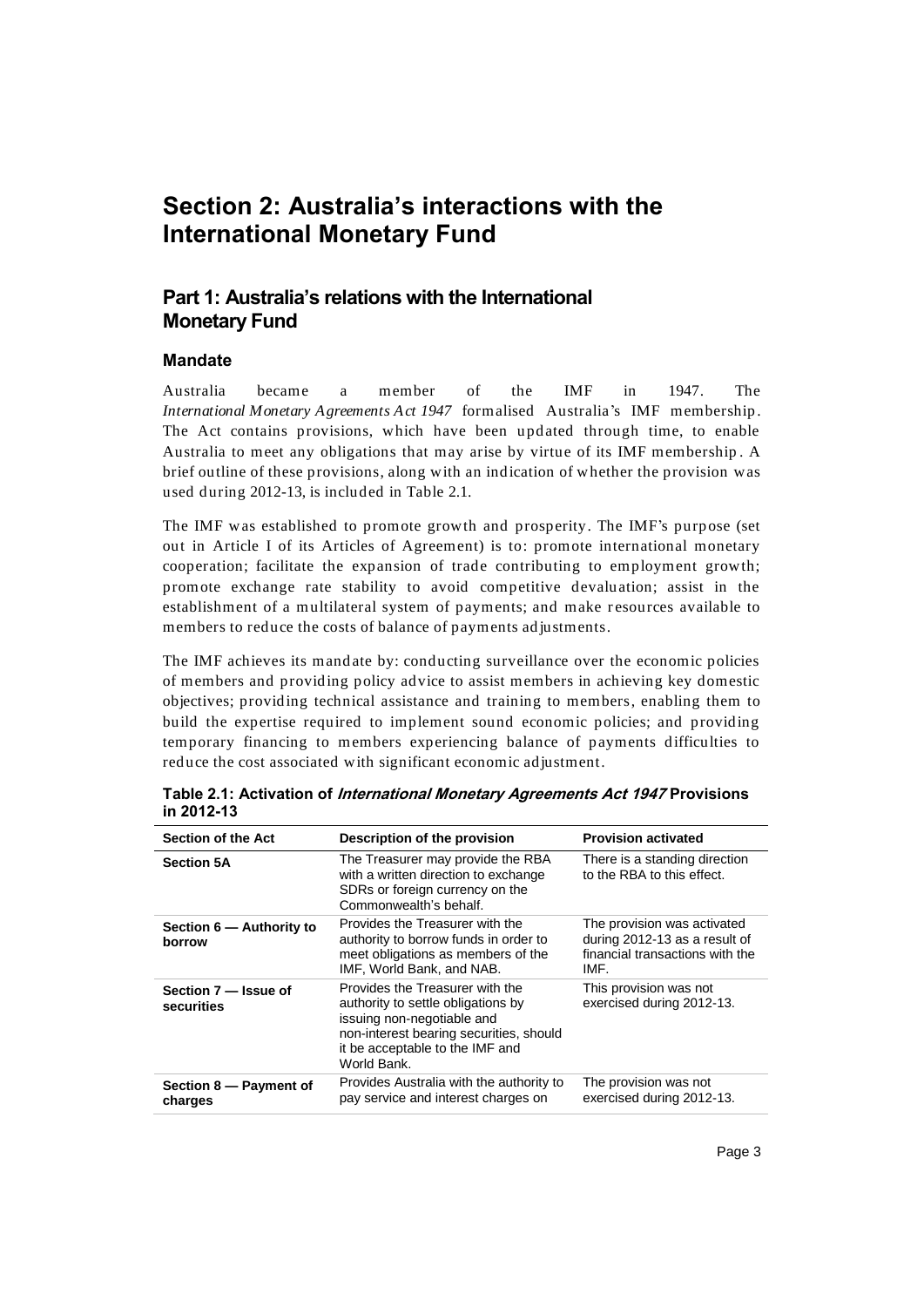|                                                                                            | any borrowing.                                                                                                                                                                        |                                                                                                                                                         |
|--------------------------------------------------------------------------------------------|---------------------------------------------------------------------------------------------------------------------------------------------------------------------------------------|---------------------------------------------------------------------------------------------------------------------------------------------------------|
| Section 8A -<br><b>Appropriation for</b><br>purposes of SDR<br><b>Department</b>           | Provides the Treasurer with the<br>authority to pay any obligations that<br>arise due to Australia's membership of<br>the SDR department.                                             | The provision was exercised<br>during 2012-13 to pay the<br>quarterly interest charges on<br>Australia's SDR holdings and<br>the annual assessment fee. |
| Section 8B -<br>Appropriation for the<br>purposes of the NAB                               | Provides the Treasurer with the<br>authority to meet its obligations under<br>the NAB. Australia's total commitment<br>in 2012-13 under the NAB was SDR<br>4.37 billion.              | The provision was activated<br>during 2012-13 as a result of<br>a transaction under the NAB.                                                            |
| Section 8C - Financial<br>assistance by Australia<br>in support of Fund<br>programs        | Provides the Treasurer with the<br>authority to enter into a loan or<br>currency swap arrangement with a<br>member who has received an IMF<br>support package.                        | The provision was not used<br>during 2012-13.                                                                                                           |
| Section 8CAA -<br>Appropriation for the<br>purposes of the IMF<br>bilateral loan agreement | Provides the Treasurer with the<br>authority to borrow for payments to<br>meet drawings made by the IMF under<br>a bilateral loan agreement entered into<br>by Australia and the IMF. | The provision was not used<br>during 2012-13.                                                                                                           |

## **Australia's representation**

### **Board of Governors**

The Board of Governors is the highest authority within the IMF and consists of one Governor and one Alternate Governor for each member country. During 2012-13, the then Deputy Prime Minister and Treasurer, the Hon Wayne Swan MP, had been Australia's Governor of the IMF until 27 June 2013, when Australia was represented by the Hon. Chris Bowen MP, Treasurer of the Commonwealth of Australia. Since 7 March 2011, Dr Martin Parkinson, Secretary to the Treasury, has been Australia's Alternate Governor of the IMF.

Member countries cast votes as required throughout the year. The Australian Governor's votes on IMF resolutions during 2012-13 are noted in Table 2.2.

|  |  | Table 2.2: Australian Governor's votes on IMF resolutions 2012-13 |
|--|--|-------------------------------------------------------------------|
|--|--|-------------------------------------------------------------------|

| <b>Resolution Title</b>                                                                     | <b>Adoption date</b> | Australian<br>Governor's vote |
|---------------------------------------------------------------------------------------------|----------------------|-------------------------------|
| Rules for 2012 Election of Executive Directors to<br>the IMF                                | 26 July 2012         | Supported                     |
| Remuneration of IMF and World Bank Executive<br>Directors and Alternate Executive Directors | 30 July 2012         | Supported                     |
| Activation period for NAB - 1 October 2012 to<br>31 March 2013                              | 27 September 2012    | Supported                     |
| 2012 Election of Executive Directors to the IMF<br>for Australia's constituency             | 12 October 2012      | Supported<br>Mr Jong-Won Yoon |
| Activation period for NAB - 1 April 2013 to<br>30 September 2013                            | 29 March 2013        | Supported                     |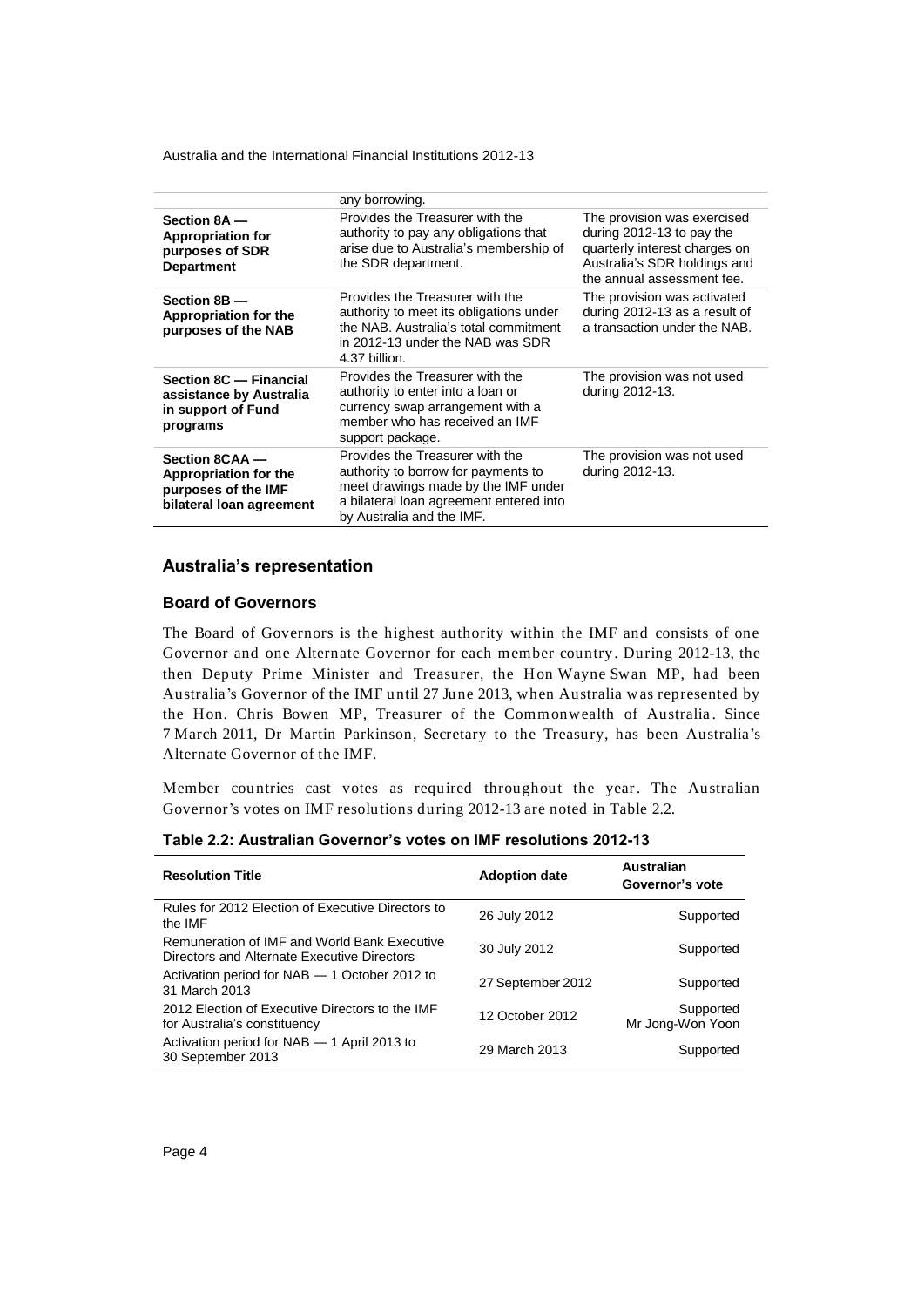Section 2: Australia's interactions with the International Monetary Fund

## **International Monetary and Financial Committee**

The International Monetary and Financial Committee (IMFC) advises the Board of Governors on the functioning and performance of the international monetary and financial system. Its 24 members represent the full IMF membership under the same constituency arrangements as apply in the IMF Executive Board (see below). International institutions, including the World Bank, also participate as observers in its meetings.

The IMFC meets twice a year, usually in September or October in conjunction with the full Governors' Meeting (the 'Annual Meetings'), and in March or April (the 'Spring Meetings').

The then Deputy Prime Minister and Treasurer, the Hon Wayne Swan MP, represented the constituency, of which Australia is a member, at the IMFC meetings held on 13 October 2012. The Korean Deputy Prime Minister and Minister of Strategy and Finance represented the constituency at the IMFC meeting on 20 April 2013.

## **Executive Board**

The Executive Board conducts the day-to-day business of the IMF and determines matters of policy under the overall authority of the Board of Governors. Executive Directors are appointed or elected by member countries or groups of countries.

The Board consists of 24 Executive Directors. Eight countries have single-member constituencies and appoint or elect their own Executive Director: the United States, Japan, Germany, France, the United Kingdom, China, Saudi Arabia and the Russian Federation. The remaining Executive Directors represent multi-member constituencies. During 2012-13, the constituency of which Australia is a member (the Asia and the Pacific constituency) comprised: Australia, Kiribati, the Republic of Korea, Marshall Island s, Federated States of Micronesia, Mongolia, New Zealand, Palau, Papua New Guinea, Samoa, Seychelles, Solomon Islands, Tuvalu, Uzbekistan, and Vanuatu.

As of June 2013, Australia's constituency held 3.62 per cent of the voting power in the IMF, and Australia independently held 1.31 per cent.

The Executive Director is supported by an Alternate Executive Director and a number of senior advisors and/ or advisors from various countries represented in the constituency. While the Executive Director may speak on behalf of individual members of the constituency, in the event of a formal vote in the Executive Board, all votes of the constituency must be cast as a bloc.

Mr Chris Legg of Australia represented our constituency as Executive Director from 1 November 2010 to 31 October 2012. Mr Jong-Won Yoon of Korea succeeded Mr Legg as Executive Director on 1 November 2012. As at June 2013 Mr Ian Davidoff of Australia was the Alternate Executive Director.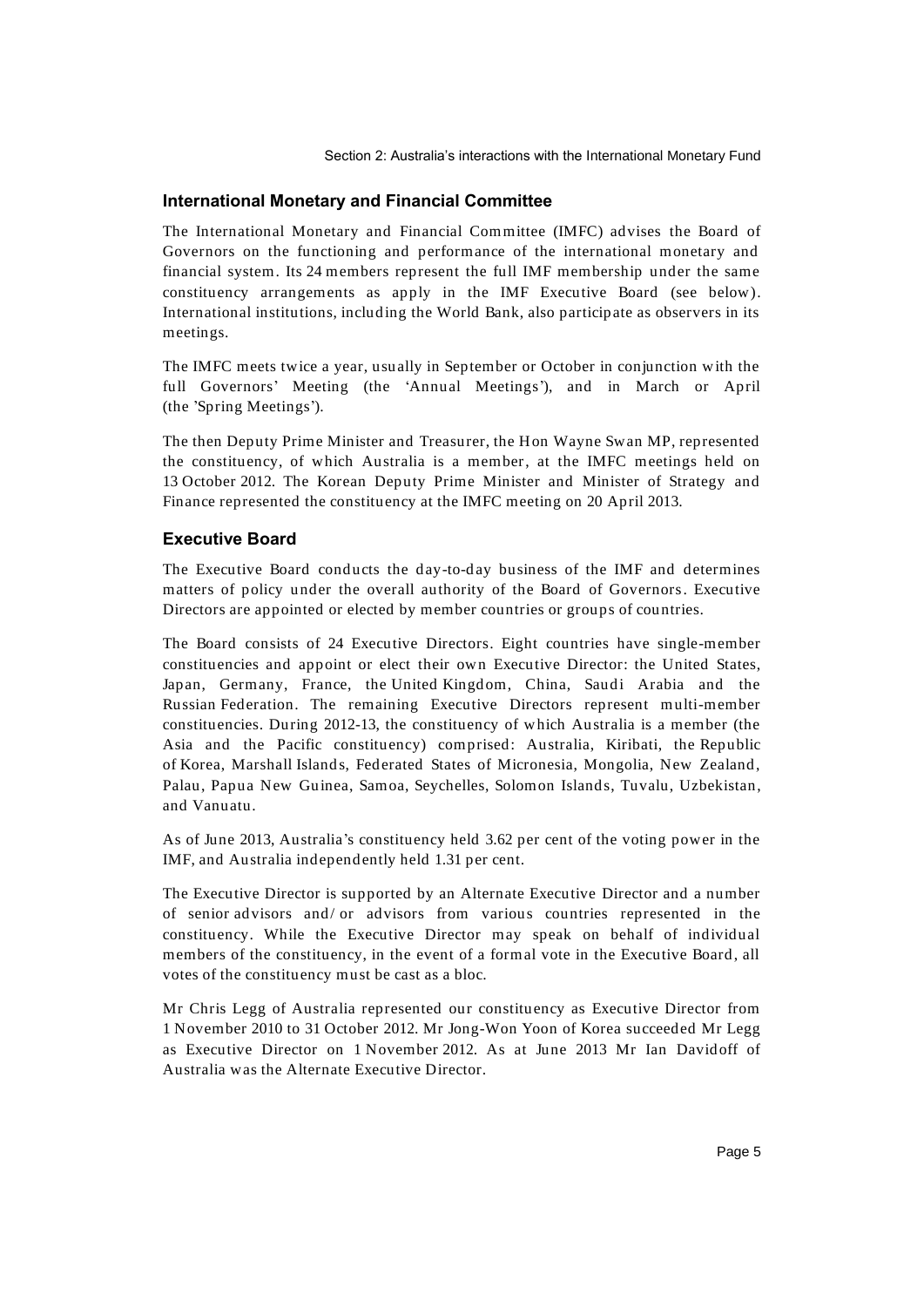The Treasury, with input from the Reserve Bank of Australia (RBA) and other agencies as appropriate, provides briefing to the Executive Director on key issues being discussed by the Board.

## **Australia's Article IV consultation**

In accord ance with Article IV of its Articles of Agreement, the IMF conducts regular discussions with the authorities of member countries on economic policies and conditions.

Australia's 2012 Article IV consultation included a visit by IMF staff from 6 to 20 September 2012. During their visit they spoke to the then Deputy Prime Minister and Treasurer, the Hon Wayne Swan MP, and met with senior Treasury officials, the Governor of the RBA and senior RBA officials. They also met with officials from other agencies in the Treasury portfolio including the Productivity Commission and the Australian Prudential Regulation Authority, and representatives from the business community and unions.

The 2012 Article IV staff report for Australia was released on 15 November 2012 and is available at [www.imf.org.](http://www.imf.org/)

## **Part 2: Australia's shareholding in the International Monetary Fund and financial transactions**

A member's shareholding in the IMF is determined by its allocated quota which broadly reflects its weight in the global economy. Australia's quota as at 30 June 2013 was SDR 3,236.4 million. During 2012-13, Australia held 1.36 per cent of total IMF quota. A member's voting power in IMF decisions is also largely determined by its quota, with one vote allocated for each SDR 100,000 of quota.

## **Australia's financial transactions with the International Monetary Fund**

Australia's financial transactions with the IMF in 2012-13 comprised:

- payments of SDR charges and an annual assessment fee for Australia 's allocation of SDRs;
- receipts of interest on Australia's SDR holdings;
- receipts of remuneration for Australia's contribution to IMF reserves; and
- transfers and receipts to facilitate Australia's contribution to the IMF's Financial Transaction Plan (FTP) and the NAB, reflecting the borrowing and repayments of other members.

These transactions are described in the following sections.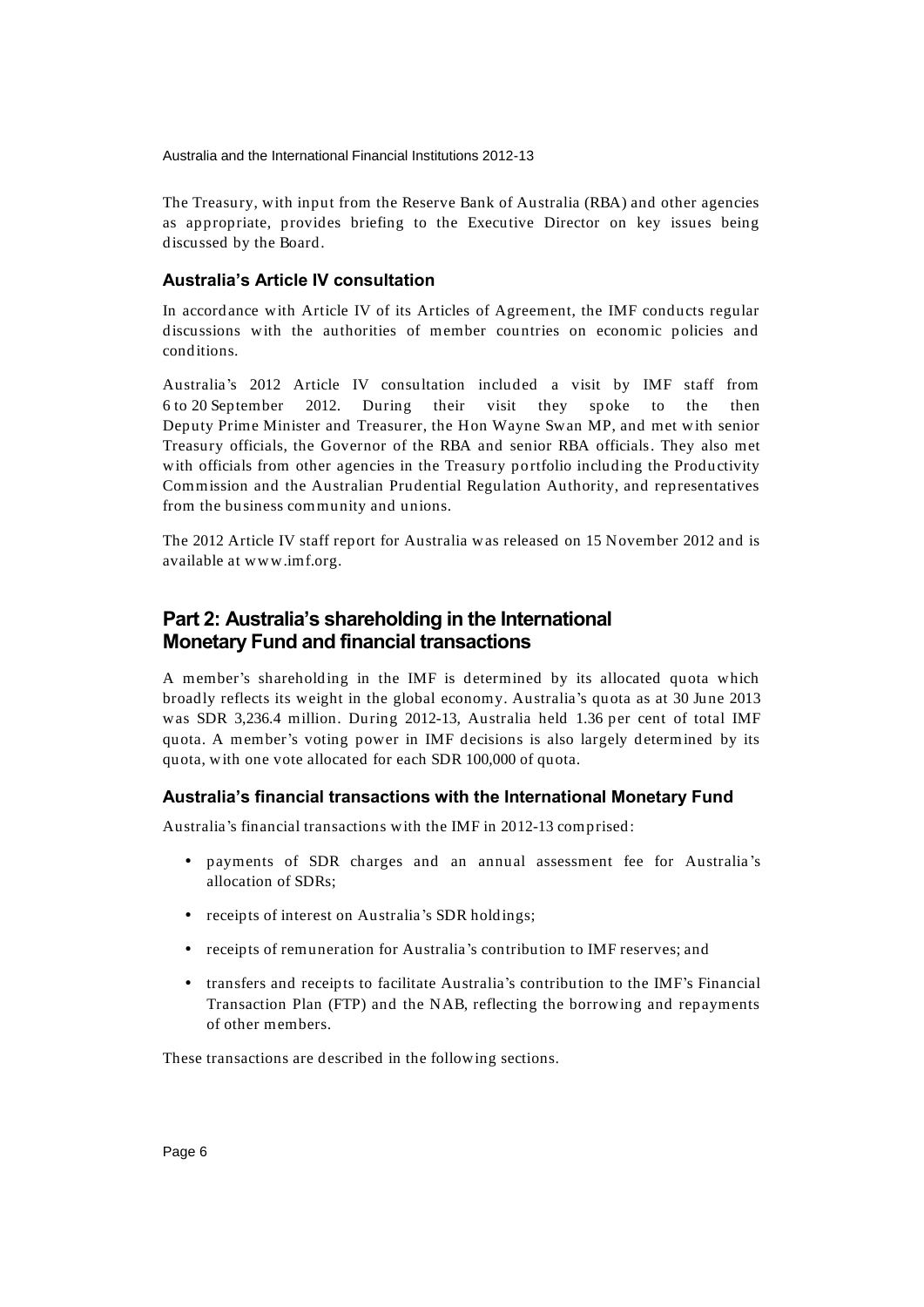Section 2: Australia's interactions with the International Monetary Fund

## **Special Drawing Rights charges, interest and assessment fee**

The SDR is an international reserve asset created by the IMF to supplement the existing official reserves of member countries. The SDR also serves as the unit of account of the IMF. Its value is based on a basket of key international currencies (the US dollar, euro, Japanese yen and pound sterling).

SDRs are allocated to member countries in proportion to their IMF quotas. Each member country may choose to hold more or fewer SDRs than its net cumulative allocation.

Australia's cumulative allocation of SDRs as at 30 June 2013 was SDR 3,083.2 million while its actual SDR holdings were SDR 2,926.5 million. Australia's SDR allocation is held by the RBA, having been sold to the RBA by the Commonwealth in exchange for Australian dollars.

The IMF levies charges on the SDRs that have been allocated to each member and pays interest on the SDRs that are held by each member. Charges and interest payments are accrued daily at the same rate of interest and paid quarterly. The rate of interest on SDR holdings is calculated weekly and is based on a weighted average of representative interest rates on short-term debt in the money markets of the SDR basket of currencies.

In 2012-13, the Australian Government paid charges of SDR 2.7 million (A\$3.9 million) on net cumulative allocations, and the RBA received SDR 2.6 million (A\$3.7 million) interest on its holdings (Table 2.3).

In addition, the IMF levies an annual assessment fee to cover the cost of operating the SDR Department. The fee is determined according to participants' net cumulative SDR allocations. Australia's annual assessment fee for the IMF's financial year ending 30 April 2013 was SDR 17,353 (A\$26,040) (Table 2.3).

## **Remuneration**

Remuneration is interest paid by the IMF to Australia for the use of its funds. It is earned on the proportion of a member's currency (25 per cent of its quota) that was paid in SDRs and is held by the IMF, and on money lent out under the FTP. The amount of a member's reserves held by the IMF can change frequently through the year. It increases when the IMF calls on the member to contribute some of its currency to lend to other members, and decreases when borrowing members make repayments to the IMF that are then returned to the member.

Remuneration is accrued daily and paid quarterly, and the rate of remuneration is equal to the SDR interest rate minus an adjustment for burden -sharing (if applicable). Australia received remuneration payments in 2012-13 totalling SDR 788,948 (A\$1.2 million) (Table 2.3).

The IMF's burden-sharing mechanism makes up for the loss of income to the IMF from unpaid charges by member countries. Resources collected from members under the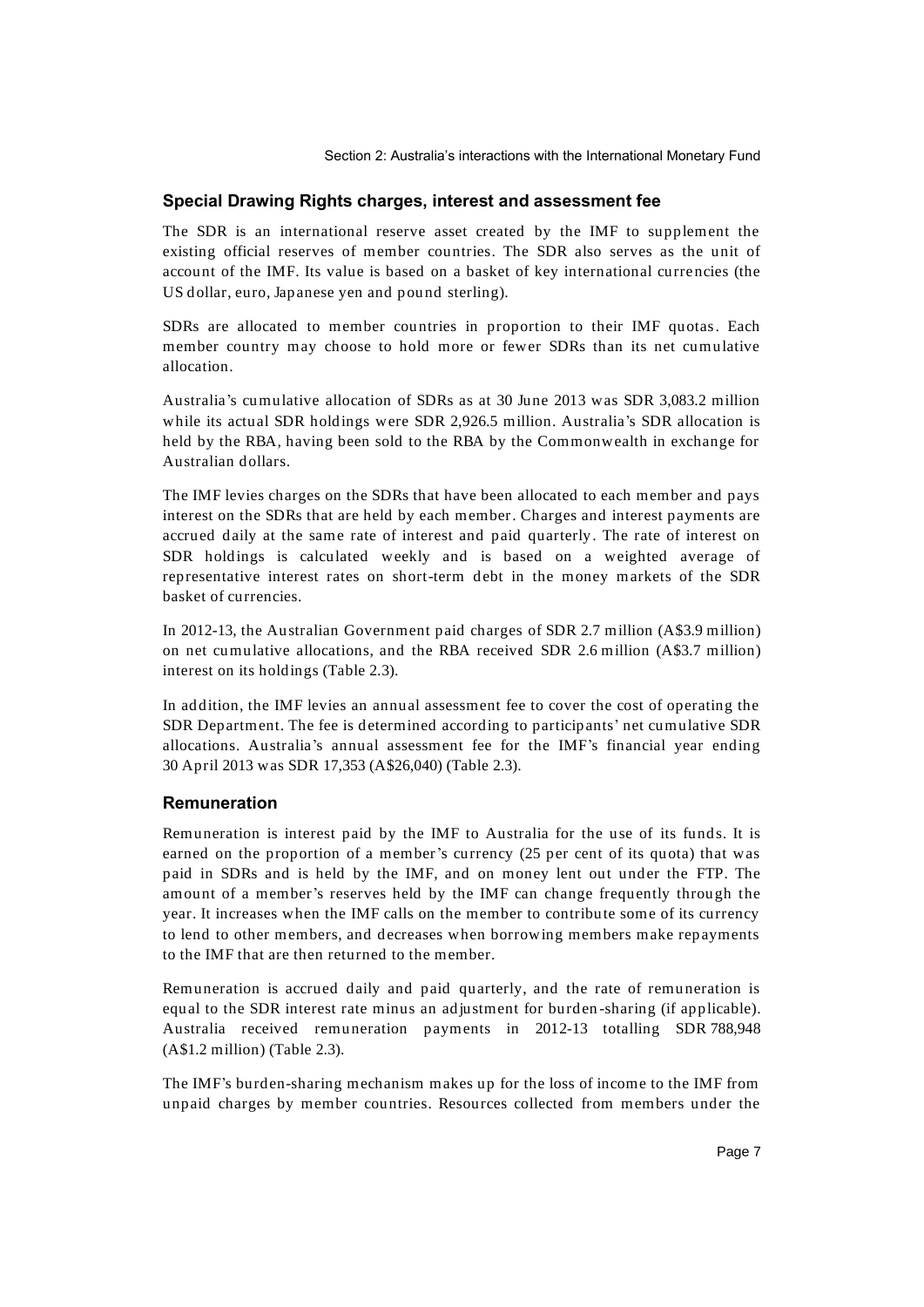burden-sharing mechanism are refundable to them as arrears cases are resolved, or as may be decided by the IMF. Thus, resources collected for unpaid charges are refunded when these charges are eventually settled . The burden-sharing rate was only positive (at 0.01per cent) for periods of the July (May-Jul 2012), January (Nov 2012-Jan 2013) and April (Feb-Apr 2013) quarters.

## **Maintenance of Value of International Monetary Fund Quota**

During 2012-13, Australia's quota remained at SDR 3,236.4 million. Part of this is held in reserve by the IMF in SDRs (this part is relevant for remuneration purposes) and part is held in Australia — a combination of non-interest bearing promissory notes and cash amounts held at the RBA — in Australian dollars.

The exchange rate for transactions between the Australian dollar and SDR amounts fluctuates in accord ance with market exchange rates. Consequently, the SDR value of the part of Australia's IMF quota held in Australian d ollars is subject to change. Under the IMF's Articles of Agreement, members are required to maintain the value of their quota in terms of SDRs. The ad justment required to maintain the SDR value of the quota is called the 'Maintenance of Value' adjustment, and is settled annually following the close of the IMF's financial year on 30 April.

During the IMF's financial year from 1 May 2012 to 30 April 2013, the value of the Australian dollar in terms of the SDR appreciated by 3.1 per cent. This meant that fewer Australian dollars were required to meet Australia 's obligation to maintain the value of its quota in terms of SDRs. Thus, Australia had a Maintenance of Value receivable of A\$59.6 million for the IMF's 2012-13 financial year. This financial transaction was settled in May 2013.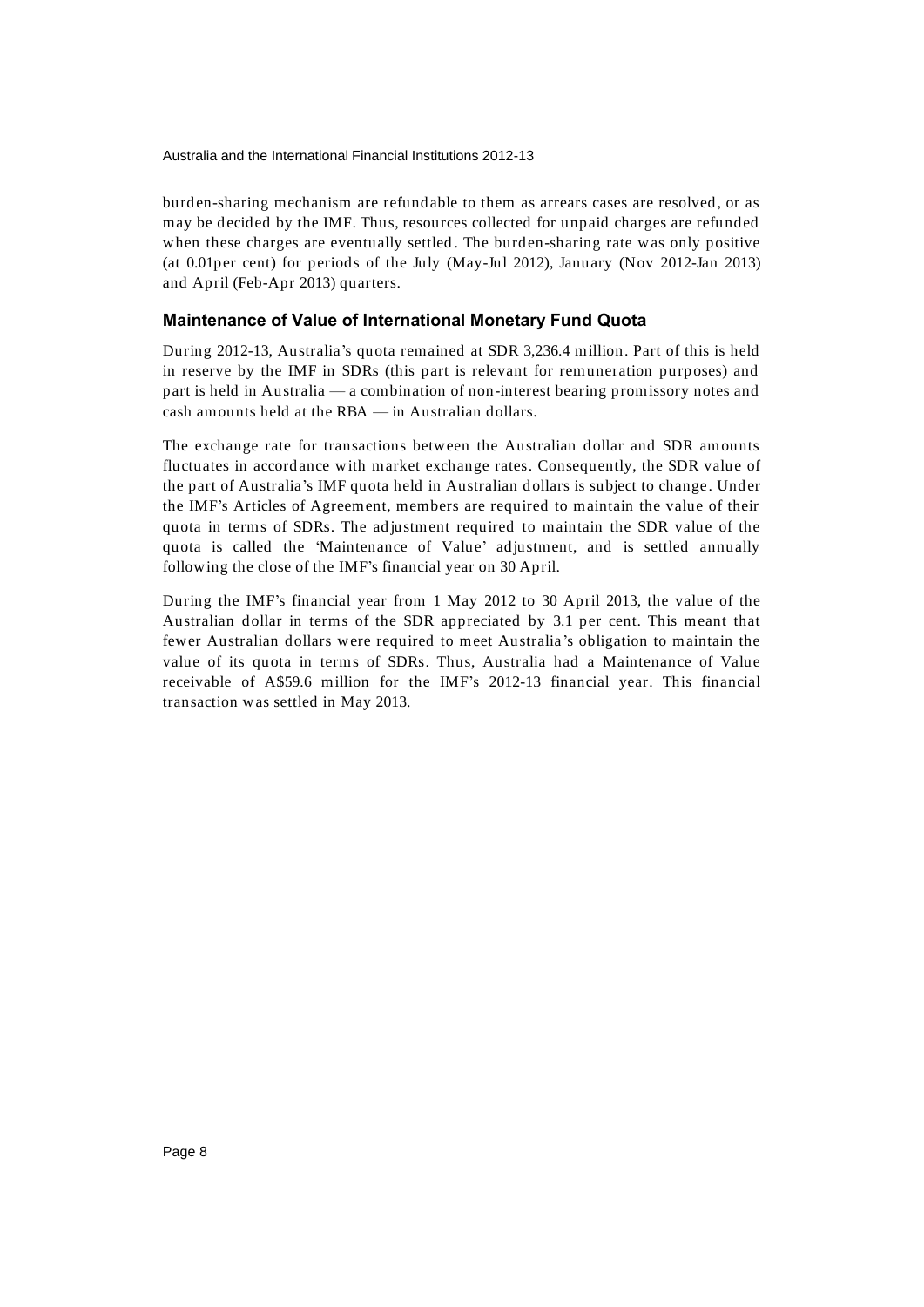|                                                 | <b>Amount in SDRs</b> | Amount in A\$ |
|-------------------------------------------------|-----------------------|---------------|
| Interest on RBA SDR Holdings                    |                       |               |
| For 3 months ending July 2012                   | 863.839               | 1,231,943     |
| For 3 months ending October 2012                | 581,252               | 852,151       |
| For 3 months ending January 2013                | 495,163               | 738,939       |
| For 3 months ending April 2013                  | 614,362               | 921,912       |
| Total interest received                         | 2,554,616             | 3,744,944     |
| <b>Charges on SDR Allocation</b>                |                       |               |
| For 3 months ending July 2012                   | 905,575               | 1,291,465     |
| For 3 months ending October 2012                | 609,050               | 892,904       |
| For 3 months ending January 2013                | 517,685               | 772,549       |
| For 3 months ending April 2013                  | 647,040               | 970,948       |
| Total charges paid                              | 2,679,350             | 3,927,866     |
| Annual Assessment Fee paid to SDR Department    | 17,353                | 26,040        |
| Remuneration for Australian holdings at the IMF |                       |               |
| For 3 months ending July 2012                   | 274,599               | 391,613       |
| For 3 months ending October 2012                | 184,688               | 270,764       |
| For 3 months ending January 2013                | 133,456               | 199,158       |
| For 3 months ending April 2013                  | 196,205               | 294,425       |
| <b>Total Remuneration received</b>              | 788,948               | 1,155,960     |
| Maintenance of Value transaction for 2012-2013  |                       | 59,607,428    |

**Table 2.3 Australia's transactions with the IMF in 2012-13 (cash basis)***(a)*

*(a) The totals may differ from the sum of the amounts shown due to rounding.*

#### **Lending related transactions and Australia's reserve position in the IMF**

The IMF manages its lending of quota resources through the FTP. This is the mechanism through which the IMF selects the members whose currencies are to be used in IMF lending transactions and allocates the financing of those lending transactions among members included in the plan . Currencies of members includ ed in the FTP can be used both for transfers (loans) from the IMF to borrowing members and for receipts (repayments) from borrowing members. Only currencies of IMF members with sufficiently strong balance of payments and reserve positions — such as Australia — are selected for use in the FTP.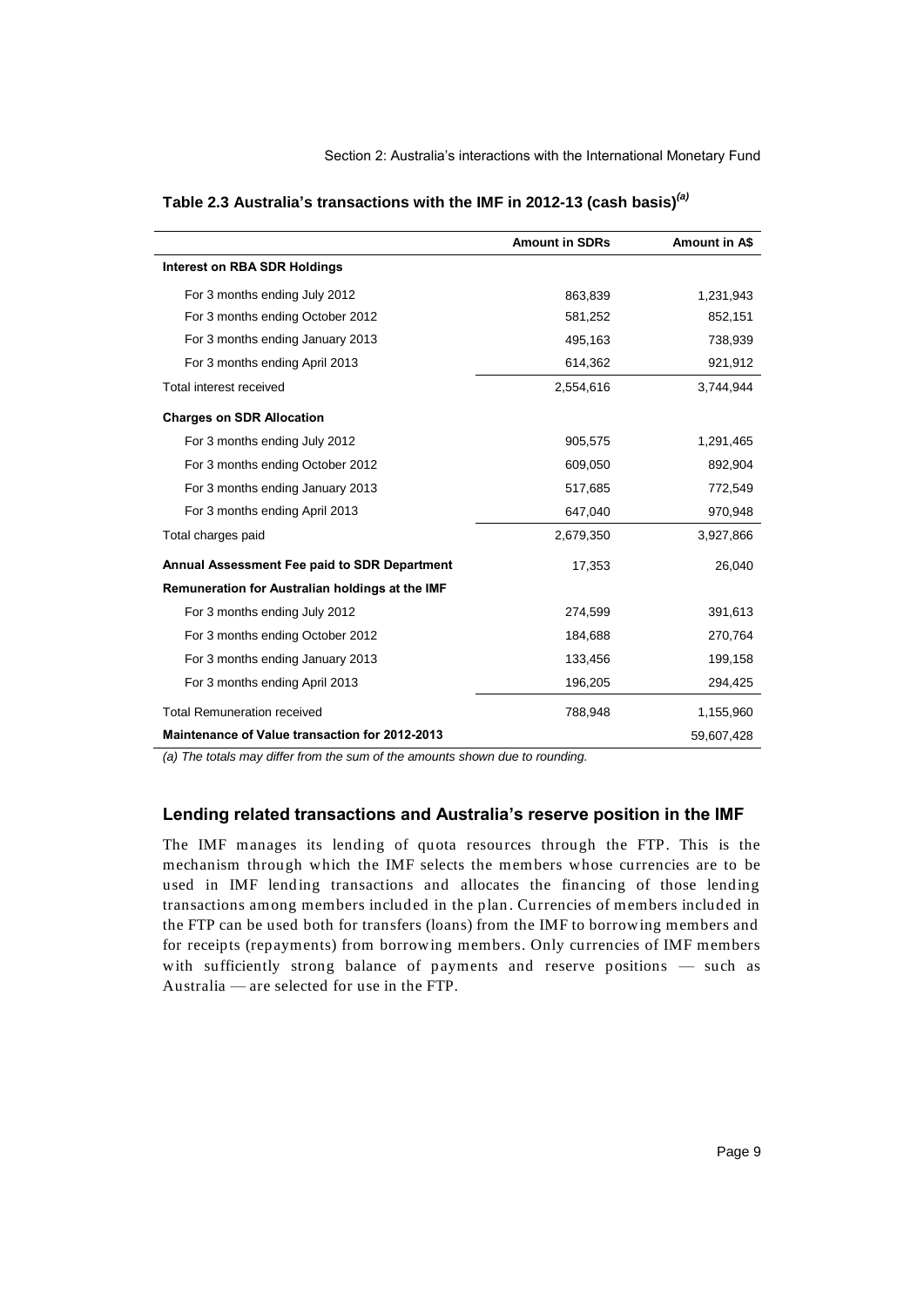In 2012-13, Australia was involved in both the transfer and receipt side of the FTP, with one transfer (loan) of A\$37.3 million, and two receipt (repayment) transactions totalling A\$69.9 million. Table 2.4 provides details of individual FTP transactions and resulting reserve position.

| <b>Date</b>                               | <b>Description</b>                  | <b>Debit</b><br>(SDRs) | Debit<br>(A\$) | <b>Credit</b><br>(SDRs) | <b>Credit</b><br>(A\$) |
|-------------------------------------------|-------------------------------------|------------------------|----------------|-------------------------|------------------------|
| Reserve<br>position as at<br>30 June 2012 |                                     |                        |                | 1,101,159,187           | 1,632,314,241          |
| 13 Jun 2013                               | FTP with Greece (loan)              |                        |                | 24,000,000              | 37,278,890             |
| 21 Jun 2013                               | FTP receipt (repayment)             | 27,132,500             | 43,687,124     |                         |                        |
| 25 June 2013                              | FTP receipt (repayment)             | 16,000,000             | 26,247,193     |                         |                        |
|                                           | Reserve position as at 30 June 2013 |                        |                | 1,082,026,687           | 1,754,258,572          |

**Table 2.4 Australia's reserve position in the IMF 2012-13(a)**

*(a) Because Australia's reserve position is denominated in SDRs and AUD/SDR exchange rates vary during the year, when expressed in Australian dollars, the 30 June 2013 reserve position does not exactly reflect summation of the opening position and transactions during the year.*

As noted previously, FTP transactions (and any transfers for ad ministrative purposes) directly impact on Australia's reserve position at the IMF. With the value of receipts outweighing the value of transfers during 2012-13, the amount of Australia's reserves held by the IMF fell during the year, from SDR 1,101.2 million to SDR 1,082.0 million. This reserve position forms part of Australia's liquid international reserves because, subject to the representation of a balance of payments need, Australia can convert its SDR-denominated reserve asset into useable currency by drawing on the IMF.

In addition to FTP related transactions during 2012-13, Australia also contributed lending under the expanded NAB. The NAB was activated twice during 2012-13, on 1 October 2012 and 1 April 2013, following approval by NAB participants, including Australia, with each activation period lasting six months. This follows from the NAB activation on 1 April 2011, 1 October 2011, and 1 April 2012, each for a period of six months.

In 2012-13, Australia was involved in both the transfer (loan) and receipt (repayment) sides of the NAB. Australia made four transfers (with two transfers to Greece) which totalled A\$185.4 million. Australia received a total of A\$30.1 million from two repayments. Table 2.5 provides details of individual NAB transactions.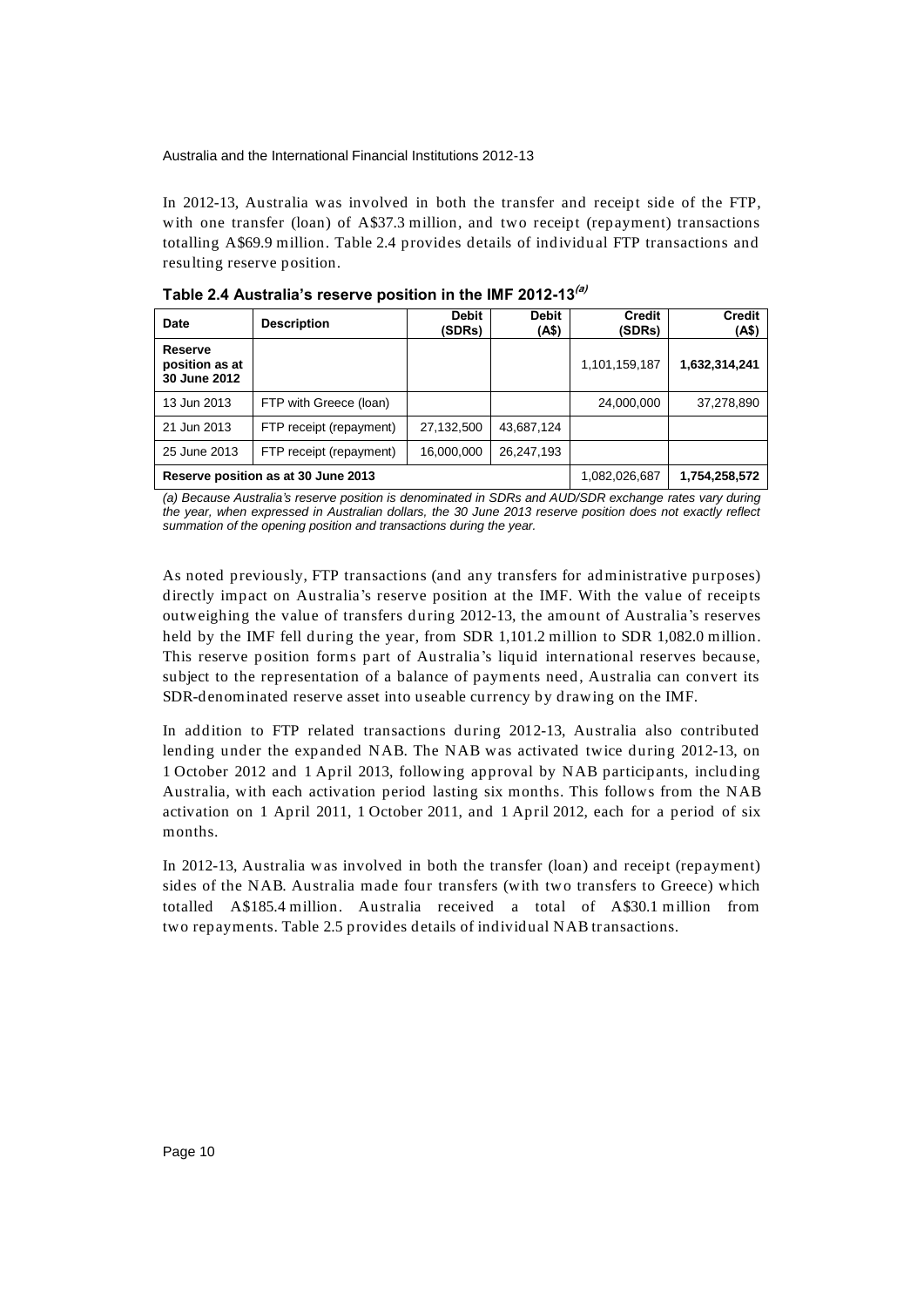| <b>Date</b>                  | <b>Description</b>       | <b>Debit</b><br>(SDRs) | <b>Debit</b><br>(AS) | <b>Credit</b><br>(SDRs) | <b>Credit</b><br>(4\$) |
|------------------------------|--------------------------|------------------------|----------------------|-------------------------|------------------------|
| 6 Nov 2012                   | NAB receipt (repayment)  | 4,300,000              | 6,346,545            |                         |                        |
| 14 Nov 2012                  | NAB with Portugal (loan) |                        |                      | 74,000,000              | 108,387,588            |
| 18 Jan 2013                  | NAB with Greece (loan)   |                        |                      | 29,300,000              | 42,663,296             |
| 23 Jan 2013                  | NAB receipt (repayment)  | 6,160,000              | 8,998,901            |                         |                        |
| 3 May 2013                   | NAB with Jamaica (loan)  |                        |                      | 9,600,000               | 14,029,283             |
| 4 Jun 2012                   | NAB with Greece (loan)   |                        |                      | 13,100,000              | 20,348,061             |
| 25 Jun 2013                  | NAB receipt (repayment)  | 9,020,000              | 14,796,855           |                         |                        |
| Net NAB payments for 2012-13 |                          |                        |                      | 106,520,000             | 155,285,927            |

**Table 2.5 Australia's NAB Transactions 2012-13**

In addition, the Australian Government earns interest on any money lent under the NAB, at the same SDR rate that is used to calculate remuneration, and pay SDR charges. Like remuneration and charges, NAB interest is accrued daily and settled quarterly. For 2012-13, the Australian Government received interest payments on its outstanding NAB loans of SDR 417,556 (A\$613,119) (Table 2.6).

**Table 2.6 Interest on NAB Borrowings for 2012-13 (cash basis)(a)**

|                                  | <b>Amount in SDRs</b> | <b>Amount in A\$</b> |
|----------------------------------|-----------------------|----------------------|
| For 3 months ending July 2012    | 130,998               | 186,820              |
| For 3 months ending October 2012 | 88.101                | 129.161              |
| For 3 months ending January 2013 | 85.369                | 127,438              |
| For 3 months ending April 2013   | 113.088               | 169.700              |
| Total interest received          | 417,556               | 613.119              |

*(a) The totals may differ from the sum of the amounts shown due to rounding.*

## **Part 3: Key activities of the International Monetary Fund**

In 2012-13, the IMF continued to assist members to ad just to the changing nature of the global economy by identifying systemic risks and designing strong policies to respond to threats to domestic and global stability through assessments in its various multilateral and bilateral surveillance products and active engagement with its member countries. In addition, the Fund continued its reform of surveillance activities and closely monitored and encouraged the implementation of the *2010 IMF Quota and Governance Reform* package.

Several innovations to the Fund's surveillance framework came to fruition in 2012-13, following the recommendations of the *2011 Triennial Surveillance Review*. Three important upgrades include the new Integrated Surveillance Decision, as well as the launch of a Pilot External Sector Report and Spillover Report. These initiatives bring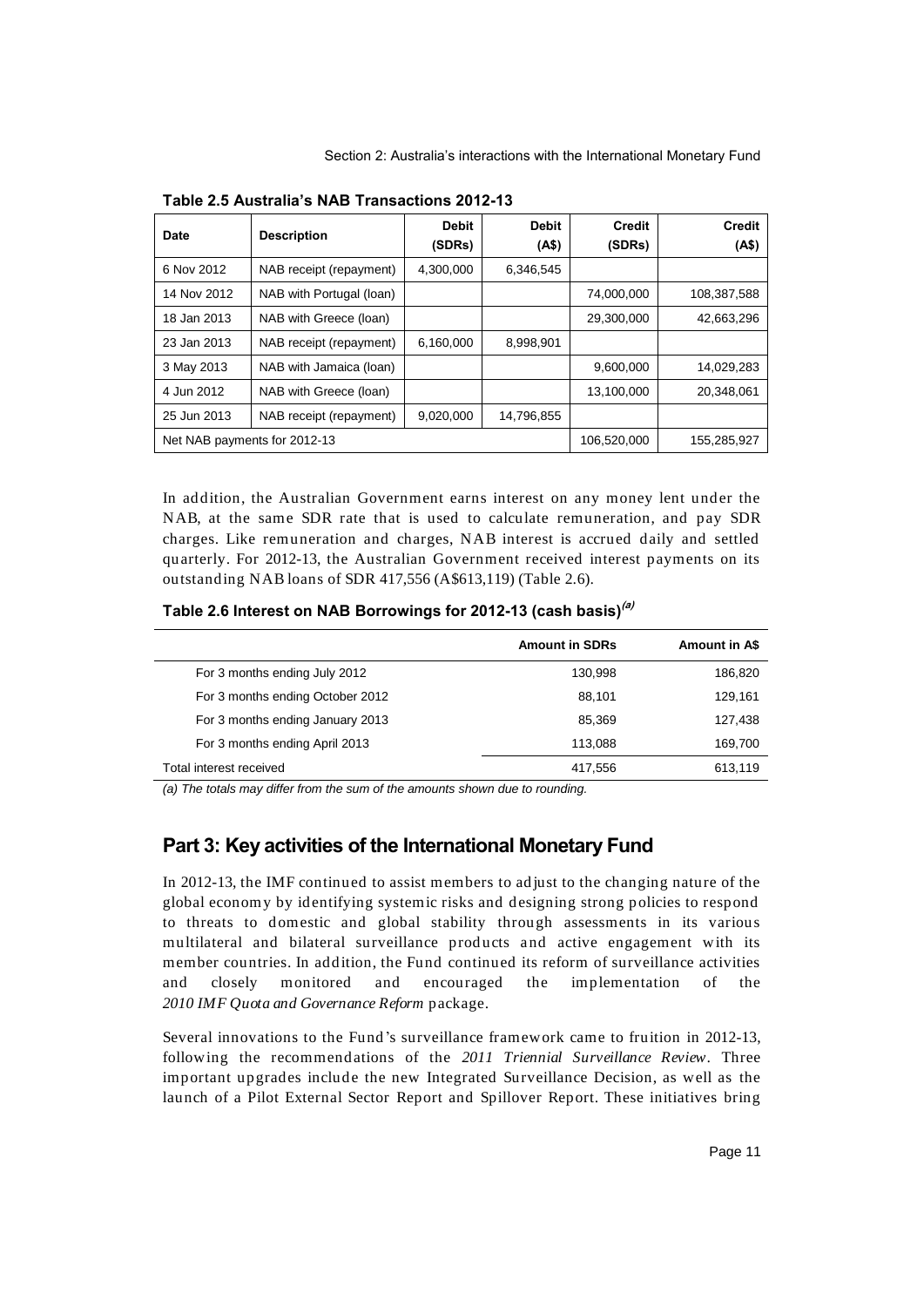together the bilateral and multilateral perspectives of the Fund 's policy advice, sharpening the Fund 's analysis of spillovers and cross-border effects, and focusing on the stability of the international monetary system as a whole.

In light of on-going economic instability, the IMF continued to push for the completion of an agreement to double IMF quotas, from SDR 238.4 billion to SDR 476.8 billion, which also includes a corresponding roll-back of credit arrangements under the NAB. In addition, to help strengthen the global financial safety net, Fund members made additional pledges to boost the Fund 's borrowed resources through bilateral loan and note purchase agreements, bringing the total to more than US\$461 billion.

Demand for Fund resources remained strong throughout 2012-13 due to the environment of uncertainty from the on-going crisis and financial market volatility. Five non-concessional financing arrangements were approved by the Executive Board , for a gross total of SDR 75.1 billion, with more than 90 per cent of new gross commitments allocated to two successor arrangements under the Flexible Credit Line (FCL) for Mexico and Poland . For the Fund's low-income members, nine countries had arrangements approved or augmented with support from the PRGT. At the end of the Fund 's financial year, there were a total of 62 countries with outstanding concessional financing under the PRGT.

Further information on these activities is provided below.

## **Surveillance**

Under its Articles of Agreement, the IMF is responsible for overseeing the international monetary system and monitoring the economic and financial policies of its 188 (as of 30 April 2013) member countries, an activity known as surveillance. Effective surveillance involves identifying possible risks to domestic and external stability and providing ind ependent, objective and persuasive assessments and advice to policymakers at the national, regional and global levels.

During the 2012-13 financial year, the IMF continued its reform agenda to strengthen surveillance, with recommend ations of the *2011 Triennial Surveillance Review* (and subsequent progress report released in November 2012) providing the strategic direction for reforms. The IMF continued its spillover analysis with a second Spillover Report which examines the external impacts of domestic policies in the five largest systemic economies comprising China, the Euro Area, Japan, the United Kingd om and the United States. The Fund also released a Pilot External Sector Report which provides a multilaterally consistent analysis of the external positions of major world economies, focussing on detailed examinations of current accounts, reserves, capital flows, and external balance sheets.

In July 2012, the IMF Executive Board took a significant step toward modernizing the legal framework underpinning IMF surveillance and addressing the priorities of the *2011 Triennial Surveillance Review* by adopting a Decision on bilateral and multilateral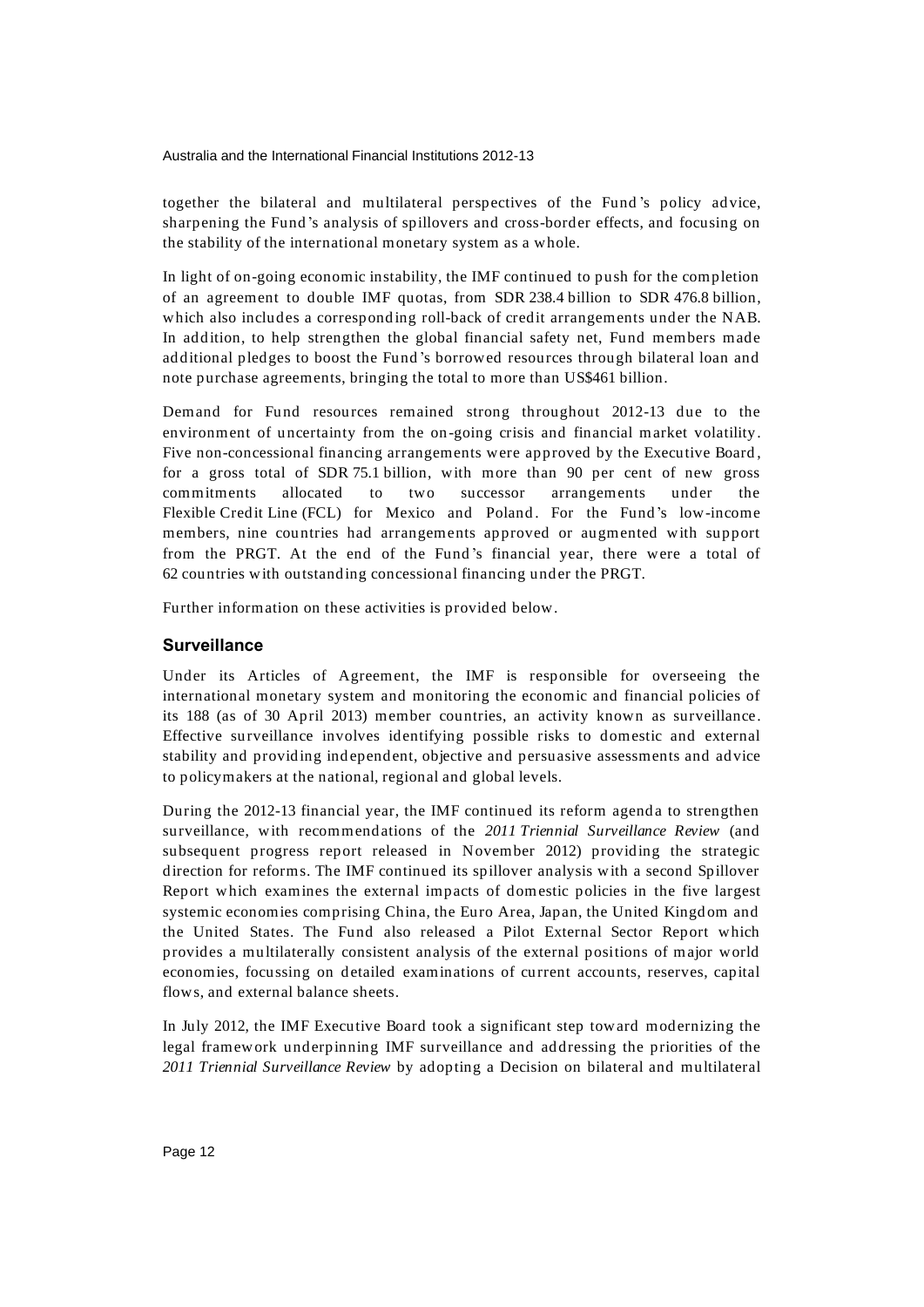Surveillance — known as the Integrated Surveillance Decision (ISD). The new ISD has facilitated better integration of bilateral, multilateral and financial sector surveillance.

In add ition, to ensure appropriate coverage of financial issues, in September 2012, the IMF Executive Board end orsed a new Financial Surveillance Strategy that proposes concrete and prioritised steps to further strengthen financial surveillance.

Further, the Fund established a new product, the *Managing Director's Global Policy Agenda*, which pulls together the key findings and policy advice from the Fund's multilateral reports and defines a future agenda for the Fund and its members.

## **IMF Resourcing**

It is important that the IMF has sufficient resources to lend to its members. In October 2010, G20 Finance Ministers announced agreement on a doubling of IMF quotas from SDR 238.4 billion to SDR 476.8 billion, which when effective, will increase Australia's quota from SDR 3.24 billion to SDR 6.57 billion. This quota increase will come into effect following the implementation of the *2010 IMF Quota and Governance Reform.*

The October 2010 agreement to double IMF quotas included a commitment to a corresponding roll-back of credit arrangements under the NAB. The combination of the doubling of quotas and corresponding roll-back of NAB credit arrangements will strengthen the IMF's resource base by reducing the Fund 's reliance on voluntary borrowing arrangements such as the NAB.

In December 2011, agreement was reached by the IMF Executive Board that the NAB would be rolled back from SDR 370 billion to SDR 182 billion, in line with the increase in the quotas of NAB participants. This agreement, which will take effect at the same time as the doubling of quotas, will reduce Australia's credit line to the IMF under the NAB from SDR 4.37 billion to SDR 2.22 billion. Enabling legislation to implement the IMF Executive Board decision received Royal Assent on 25 September 2012.

As the effects of the global financial crisis continue to play out, it is important that confidence is maintained in the ability of the IMF to meet the potential financing needs of its members. To this end , at the IMF-World Bank Spring Meetings in April 2012 and subsequently IMF members have announced commitments to temporarily increase the resources available to the Fund through bilateral loan and note purchase agreements totalling more than US\$461 billion.

Australia entered into a bilateral loan agreement with the IMF on 13 October 2012 to lend SDR 4.61 billion. The enabling legislation for the loan agreement received Royal Assent on 28 June 2013. The loan has a term of two years and may be extended for an additional one year by the IMF notifying Australia of an extension and a further additional year with the consent of Australia.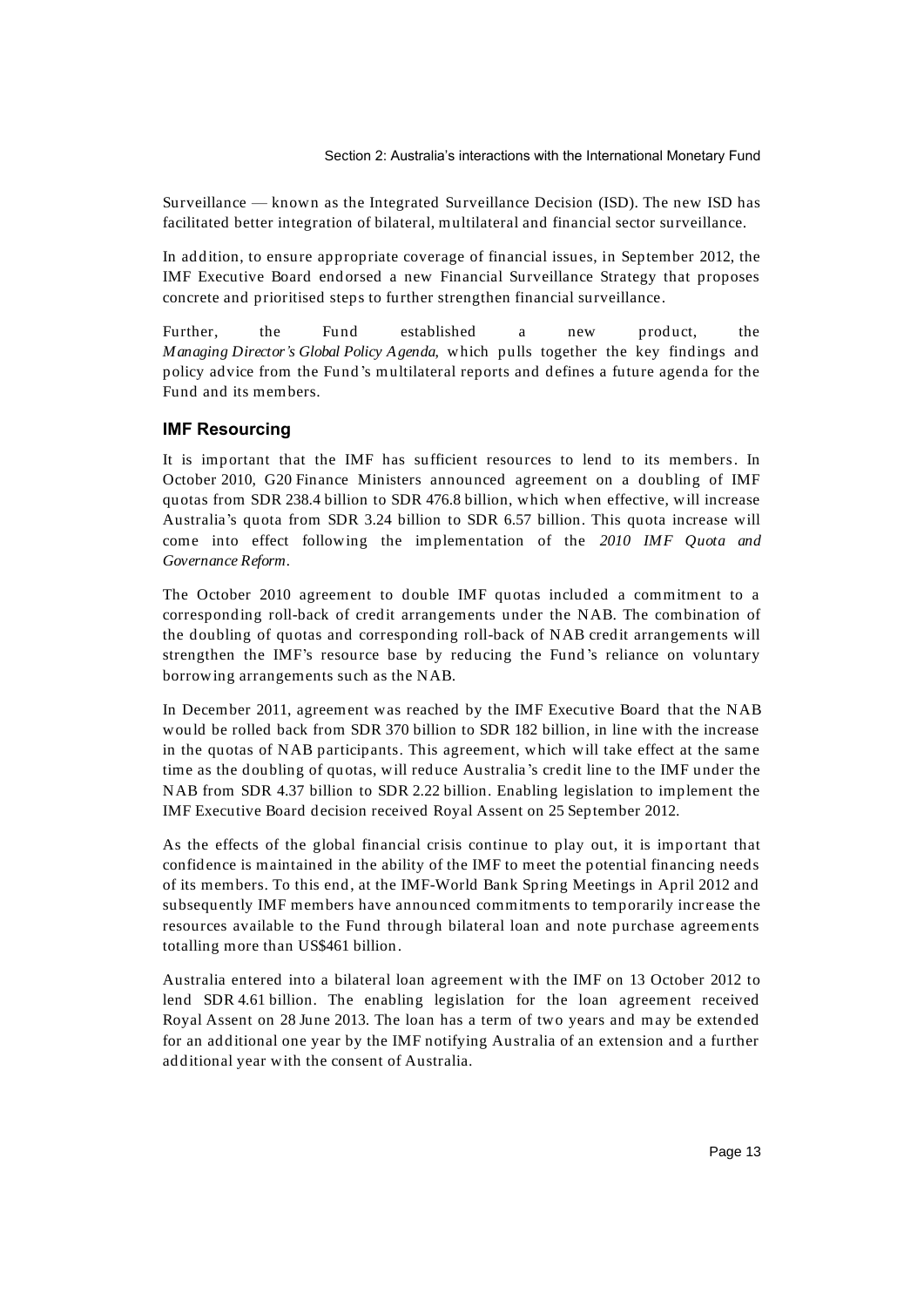### **IMF role in low-income countries**

The IMF continues to provide support to LICs, in the form of technical assistance and financial programs. As a core function of the IMF, technical assistance reinforces member capacities in the fiscal, legal, monetary/ financial markets, and statistics areas. Efforts this financial year focused on helping countries manage the near-term implications of weak world growth, turbulence in Europe, and continued volatility in financial markets. The IMF's concessional lending facilities enable the IMF to assist LICs to maintain or restore a stable and sustainable macroeconomic position consistent with strong and durable poverty reduction and growth. The IMF lends through these facilities to eligible members under highly concessional terms. They are flexible and specifically tailored to the increasing diversity of LICs and their needs.

In September 2012, the Executive Board end orsed the use of further windfall profits from gold sales to fund an increase in concessional lending ca pacity for LICs. Australia has agreed to this second decision and will return its share in the second distribution to support concessional lending for LICs. Further, in April 2013, Australia returned its entire share from the first distribution of windfall profits from gold sales to the PRGT.

In April 2013, the IMF reviewed the framework for eligibility to use concessional resources through the PRGT. Special provisions were made that allow microstates, many of whom are Australia's regional neighbours and with whom we share a constituency, to be eligible for concessional financing. Cumulative access limits to the Rapid Credit Facility (RCF), a facility that provides emergency assistance to LICs facing urgent balance of payment needs, were also increased.

## **IMF Quota and Governance Reform**

Throughout 2012-13, Australia has been a strong proponent of full implementation of the *2010 IMF Quota and Governance Reform*. Once ratified, the reform package will double total IMF quotas to approximately SDR 476.8 billion, shift more than 6 per cent of quota shares to dynamic emerging market and developing economies and to under-represented, and will protect the quota shares of the poorest members of the Fund. In addition, the 2010 reforms will lead to an all-elected Executive Board, advanced European countries committed to reducing their combined representation on the Board by two chairs, and there will be further scope for appointing second Alternate Executive Directors for large multi-country constituencies.

In 2013, Australia, in its position as a co-chair of the International Financial Architecture Working Group, monitored and encouraged prompt implementation of the 2010 Reform by the G20 members. In addition, Australia is a strong advocate of further IMF reform following the implementation of the 2010 Reform, and has actively supported the timely completion of the comprehensive  $15<sup>th</sup>$  General Review of Quotas, which is due for completion by January 2014.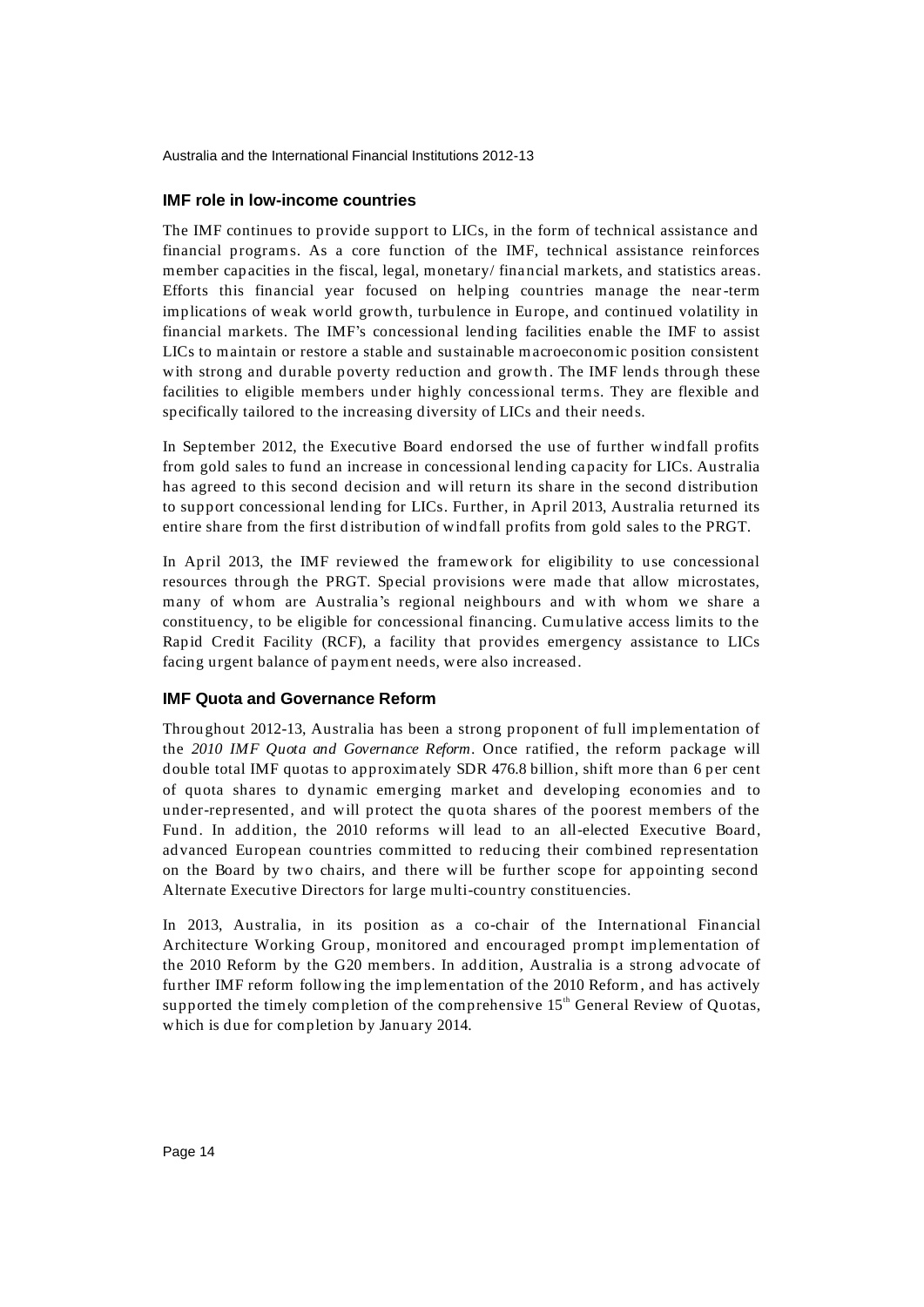# **Section 3: Australia's interactions with the World Bank**

## **Part 1: Australia's shareholding and relations with the World Bank**

## **Mandate**

The World Bank Group provides financial and technical assistance to developing countries in line with its poverty reduction mandate. The World Bank Group's work also includes the advancement of the Millennium Development Goals (MDGs) through supporting investment, job creation and by empowering the poor to participate in development.

## **Institutions of the World Bank and Australia's shareholding**

The World Bank Group consists of five arms: the International Bank for Reconstruction and Development (IBRD), the International Development Association (IDA), the International Finance Corporation (IFC), the Multilateral Investment Guarantee Agency (MIGA) and the International Centre for the Settlement of Investment Disputes (ICSID). Australia is a member of all five arms of the World Bank Group . Australia's memberships of the IBRD, IFC and MIGA require the Australian Government to hold shares in these institutions. Australia's shareholdings in the IBRD, IFC and MIGA as at 30 June 2013 are set out in Table 3.1.

| Table 3.1: Australian share holdings at the World Bank Group as at 30 June 2013 |  |  |  |
|---------------------------------------------------------------------------------|--|--|--|
|                                                                                 |  |  |  |

|                                           | <b>IBRD</b> | <b>IFC</b> | <b>MIGA</b> |
|-------------------------------------------|-------------|------------|-------------|
| <b>Shares</b>                             | 27,595      | 47,329     | 3,019       |
| Share of subscribed capital (per cent)    | 1.49        | 2.00       | 1.71        |
| Share of voting power (per cent)          | 1.44        | 1.97       | 1.50        |
| Value of paid-in capital (\$US millions)  | 204.4       | 47.33      | 6.20        |
| Value of callable capital (\$US millions) | 3.124.5     | 0.00       | 26.46       |

#### **International Bank for Reconstruction and Development**

Established in 1944, the IBRD is the original arm of the World Bank Group . It aims to reduce poverty in middle-income and creditworthy low-income countries by promoting sustainable development through financing (loans, guarantees and related risk management products), and through providing analytical and advisory services. The IBRD provides these services on a cost-recovery basis and obtains most of its financing through international capital markets.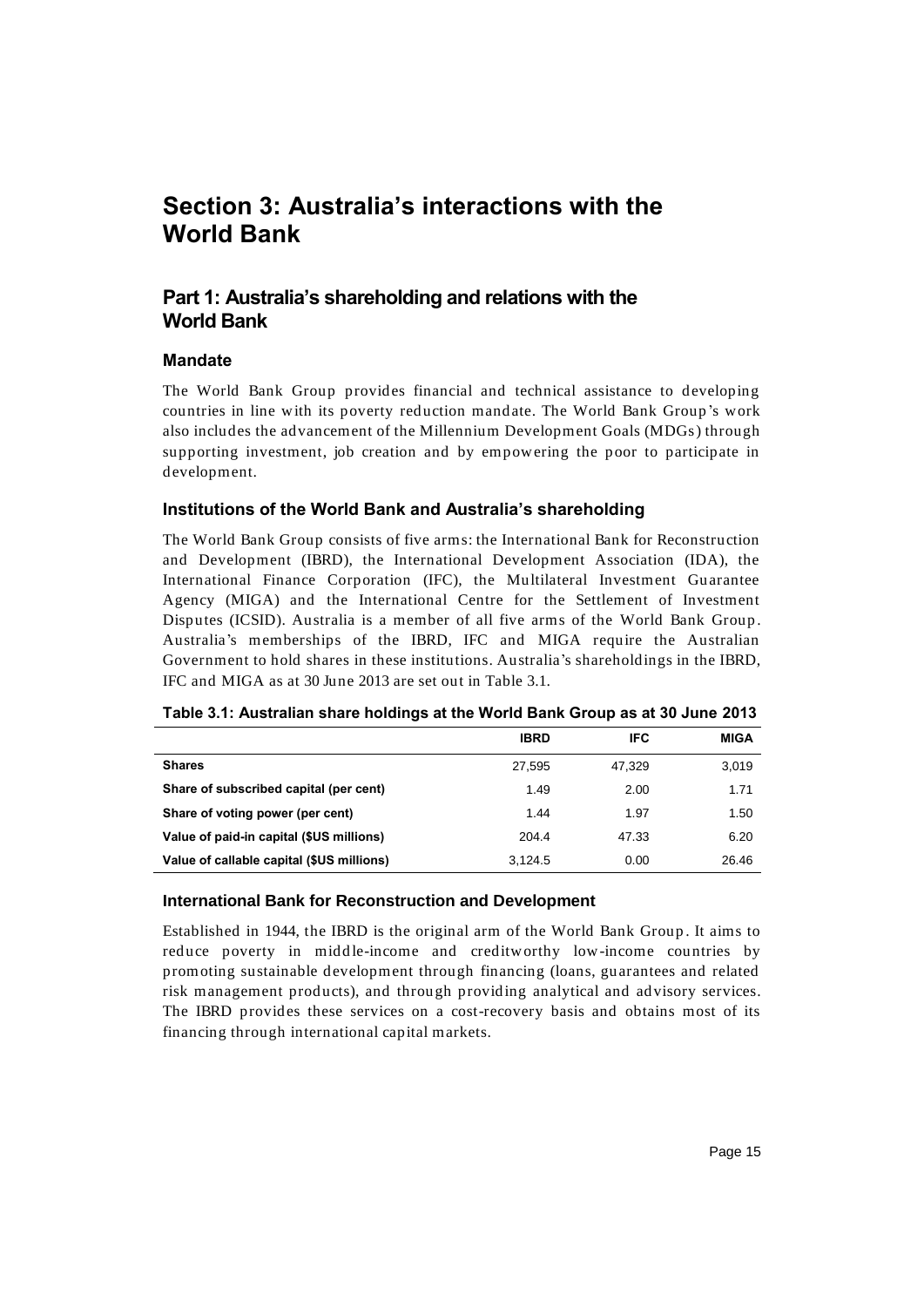## **International Development Association**

IDA provides grants and highly-concessional loans to the 82 poorest countries in the world. In 2012-13, these were countries with Gross National Income (GNI) per capita below US\$1,195. IDA is primarily financed by donor government contributions, which are replenished every three years. Additional sources of financing include transfers from the IBRD and IFC and borrowers' repayments of earlier loans.

## **International Finance Corporation**

The IFC is the largest global development institution focused exclusively on the private sector in developing countries. The IFC contributes to the World Bank Group's overall poverty reduction mandate through the provision of investment and ad visory services to companies and financial institutions in emerging markets to create jobs, generate tax revenues, improve corporate governance and environmental performance, and contribute to their local communities.

## **Multilateral Investment Guarantee Agency**

MIGA promotes foreign investment into emerging economies by offering political risk insurance (guarantees) to investors and lenders. MIGA also provides technical assistance and advice to help developing countries attract and retain foreign investment.

## **International Centre for Settlement of Investment Disputes**

Established in 1966, ICSID is an autonomous institution that supports foreign investment by providing international facilities for conciliation and arbitration of investment disputes between foreign investors and their host countries.

## **Australia's co-operation with the World Bank Group**

The World Bank Group, with 188 member countries, has extensive development expertise, knowledge, products and analytical capabilities, and commands substantial resources to foster development outcomes globally. It has the convening power to bring together donors, governments, other multilateral organisations, civil society and the private sector to work collectively on pervasive poverty and development challenges.

In 2012-13, Australia provided an estimated \$522.6 million to the World Bank Group, including \$315.7 million in joint activities through Australia's country, regional and global programs. Projects co-financed by Australia were largely targeted at infrastructure, health, education and private sector development, with a particular focus on the East Asia and Pacific regions.

Australia works with the World Bank on bank policy reform to improve operational and organisational effectiveness. For example, in 2012 Australia co-chaired the IDA16 Working Group on Results and Effectiveness. This led to a report recommending improved results management in operations, which was endorsed by association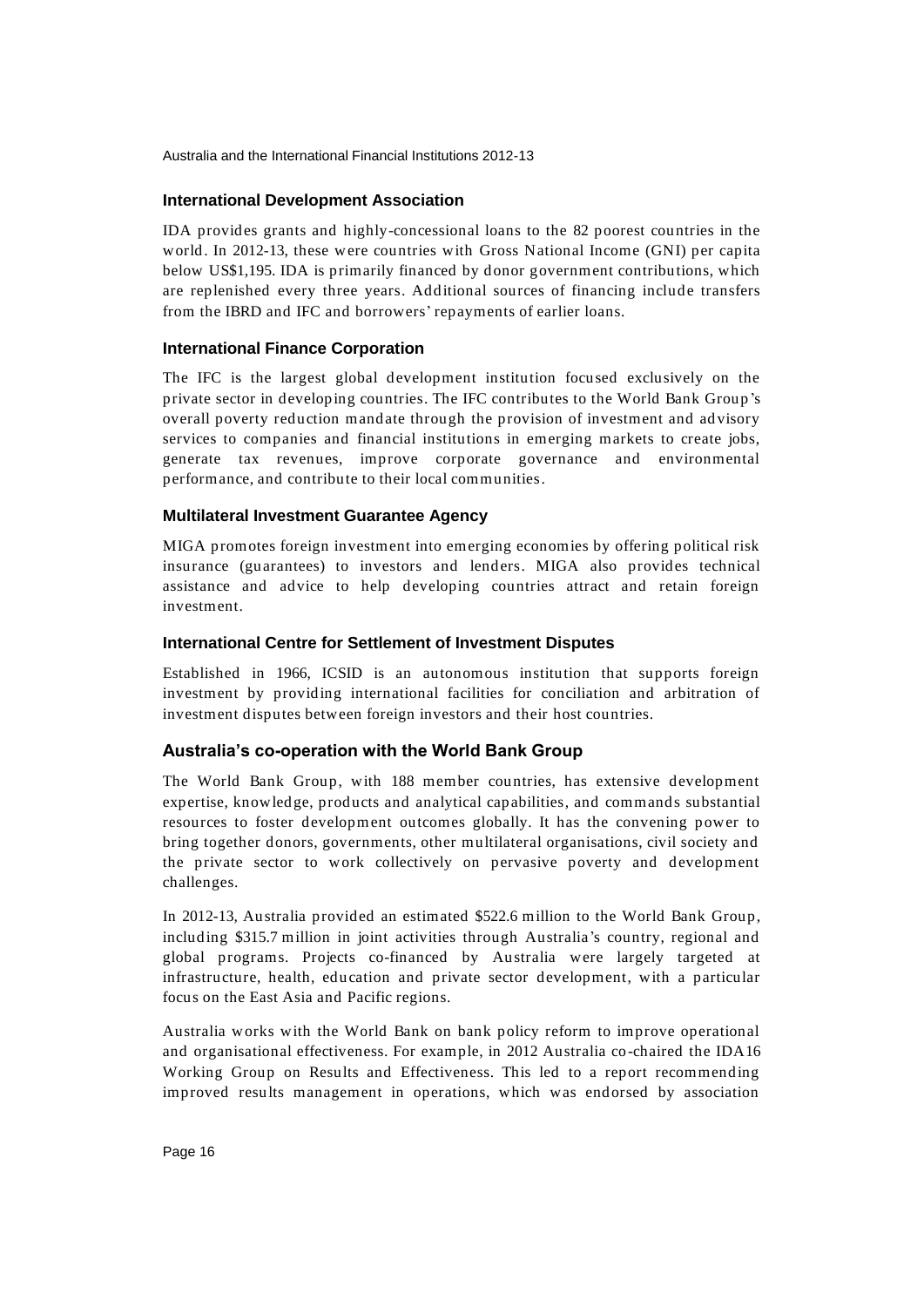member countries. In 2012, Australia also provided disability sectoral policy support to the World Bank and is currently working with it on its safeguards and procurement review.

## **Australia's representation at the World Bank Group**

#### **Board of Governors**

The highest decision-making body of the World Bank Group is the Board of Governors. This body consists of one Governor appointed by each of the 188 member countries. During 2012-13, Australia was represented by the then Deputy Prime Minister and Treasurer, the Hon. Wayne Swan MP until 27 June 2013, when Australia was represented by the Hon. Chris Bowen MP, Treasurer of the Commonwealth of Australia. Australia's Alternate Governor was the Parliamentary Secretary to the Treasurer, the Hon. Bernie Ripoll, MP.

A list of resolutions on which Governors voted during 2012-13 is set out in Table 3.2, together with the Australian Governor's vote.

| <b>Resolution title</b>                                                         | <b>Adoption date</b> | <b>Australian Governor's</b><br>vote |
|---------------------------------------------------------------------------------|----------------------|--------------------------------------|
| <b>IBRD</b>                                                                     |                      |                                      |
| 2012 Regular Election of Executive Directors                                    | 3 August 2012        | Supported                            |
| Forthcoming 2015 Annual Meetings                                                | 14 September 2012    | Supported                            |
| Financial Statements, Accountant's Report and<br>Administrative Budget          | 12 October 2012      | Supported                            |
| Allocation of FY12 Net Income                                                   | 12 October 2012      | Supported                            |
| Resolution of Appreciation                                                      | 12 October 2012      | Supported                            |
| Transfer from Surplus to Replenish the Trust Fund for<br>Gaza and the West Bank | 28 June 2013         | Supported                            |
| <b>IDA</b>                                                                      |                      |                                      |
| Financial Statements, Accountant's Report and<br>Administrative Budget          | 12 October 2012      | Supported                            |
| Resolution of Appreciation                                                      | 12 October 2012      | Supported                            |
| Membership of Romania                                                           | 14 February 2013     | Supported                            |
| <b>IFC</b>                                                                      |                      |                                      |
| Financial Statements, Accountant's Report and<br>Administrative Budget          | 12 October 2012      | Supported                            |
| Resolution of Appreciation                                                      | 12 October 2012      | Supported                            |
| <b>MIGA</b>                                                                     |                      |                                      |
| 2012 Regular Election of Directors                                              | 3 August 2012        | Supported                            |
| Financial Statements and the Report of the<br><b>Independent Accountants</b>    | 12 October 2012      | Supported                            |
| Resolution of Appreciation                                                      | 12 October 2012      | Supported                            |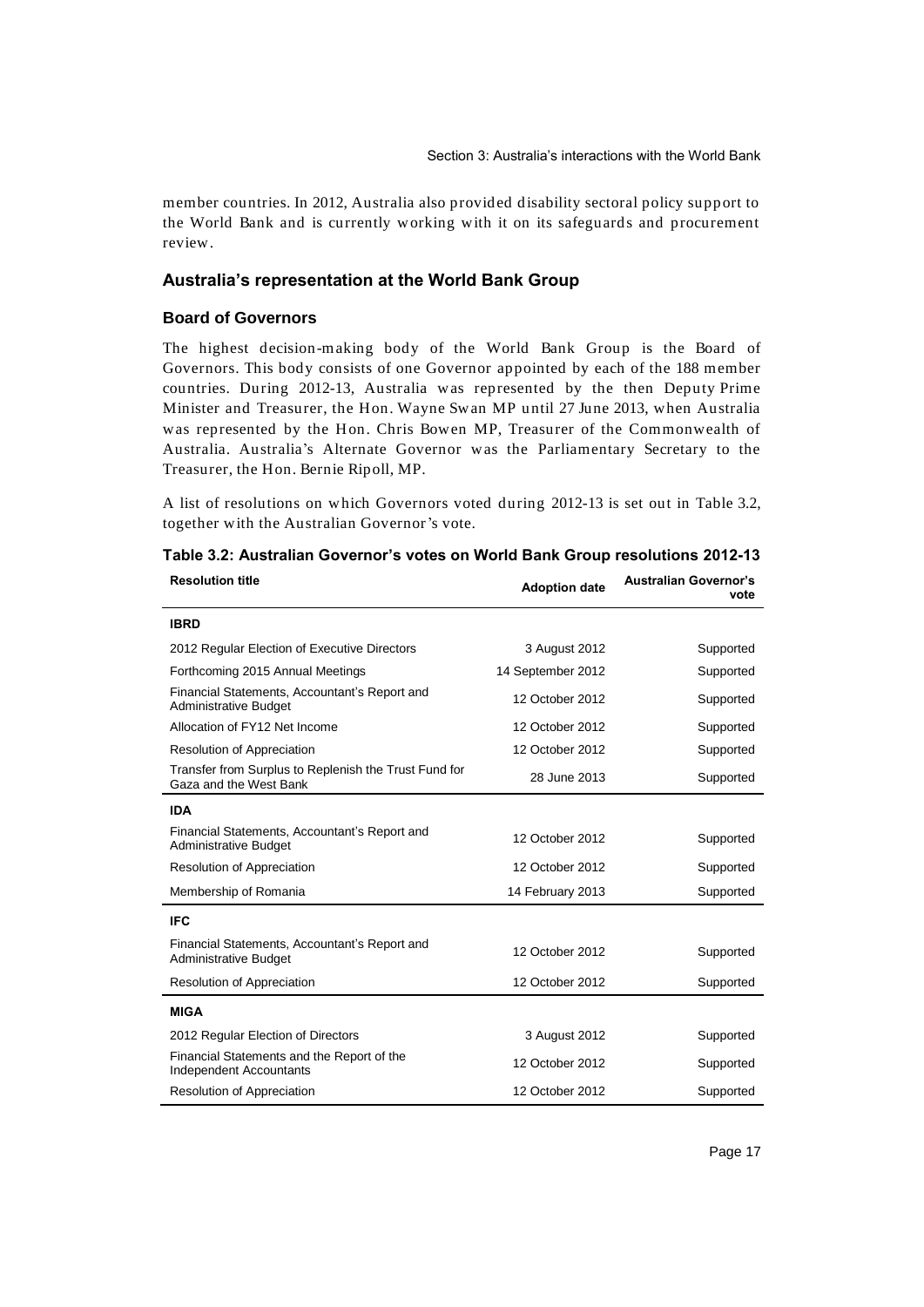### **Executive Director and constituency office**

The World Bank Group's Executive Boards (IBRD, IDA, IFC and MIGA), under the authority of the Board of Governors, consider and decide on loan and credit proposals made by the President, and they decide policy issues that guide the general operations of the World Bank Group.

Each Board currently consists of 25 Executive Directors. IBRD Executive Directors are automatically elected to the IDA and IFC Board . MIGA Executive Directors are elected separately, but in practice it is customary for the Directors of MIGA to be the same individuals as the Executive Directors of the IBRD, IDA and the IFC.

In accordance with the Articles of Agreement, an Executive Director is appointed to the IBRD Board by each of the five member countries that have the largest number of shares in the capital stock, currently the United States, Japan, Germany, the United Kingd om, and France. The remaining Executive Directors are elected to represent individual countries (China, Saudi Arabia, and the Russian Federation) or a constituency of countries.

Australia belongs to a constituency that included , in 2012-13, Cambodia, Kiribati, the Republic of Korea, Marshall Islands, Federated States of Micronesia, Mongolia, New Zealand, Palau, Papua New Guinea, Samoa, Solomon Islands, Tuvalu, and Vanuatu. As at 30 June 2013, Australia's constituency at the IBRD held 3.84 per cent of total voting power.

By agreement between constituency members, the staffing of Australia 's constituency office rotates among members. Mr John Whitehead from New Zealand assumed the Executive Director position for our constituency for a period of two years from 1 August 2011. Mr Michael Willcock from Australia assumed the senior ad visor position for our constituency for the same period as Mr Whitehead's term. Australia also held an advisor position in the constituency office during this fiscal year.

Relevant Australian Government departments and agencies, principally Treasury and AusAID, provided briefing and input to the Australian representatives in the constituency office on matters coming before the Board. Periodic consultations are also held with non-government organisations.

## **Development Committee meetings**

The Spring and Annual Meetings of the Development Committee (a joint ministerial committee of the World Bank and IMF), are normally held around April and October of each year respectively.

At the Annual Meetings in October 2012, the Development Committee welcomed the new President of the World Bank Group, Dr Jim Kim, and his modernisation agenda which includes encouraging the World Bank Group to become more results-oriented, knowledge-based, open, transparent, and accountable. The Development Committee also discussed the fragile global economy, the importance of jobs and gender equality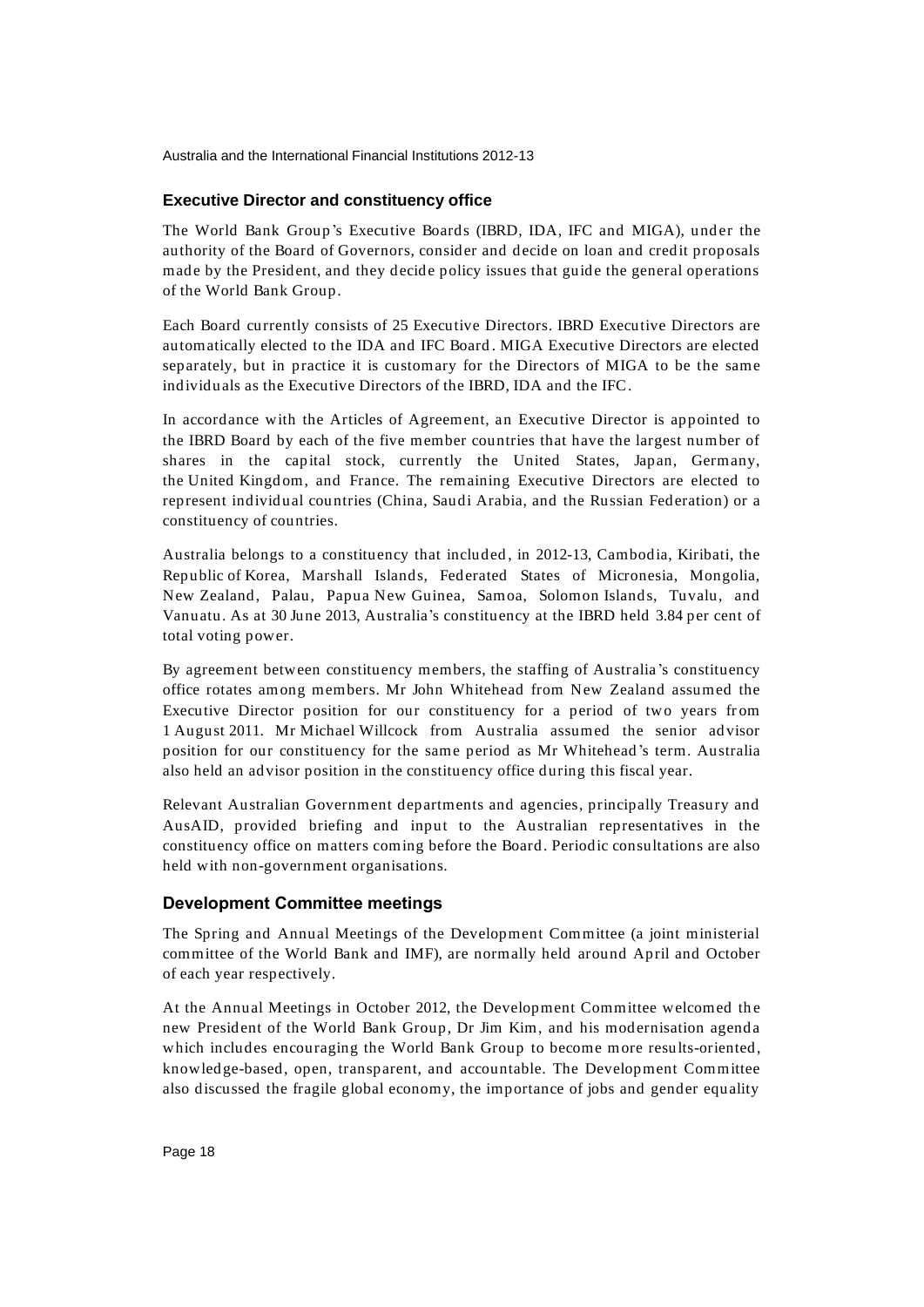to drive poverty reduction, improving natural disaster resilience and food security, and specific challenges faced by fragile and conflict affected states.

In April 2013, the Development Committee noted that the first Millennium Development Goal had been achieved — sustained economic growth over the last decade had halved the number of people living in extreme poverty before the 2015 target. In the context of significant global economic challenges, including high unemployment and volatile food prices, the outlook for developing countries is promising and downside risks in the short run have diminished .

## **Visits**

The World Bank's Vice President for East Asia and the Pacific, Dr Axel van Trotenburg, visited Australia in February 2013 for annual high level partnership meetings with the Minister for Foreign Affairs and Australian Government officials. Among the topics discussed were the President of the World Bank Group's modernisation agenda, the upcoming IDA17 replenishment negotiations, and Australia's priorities for the World Bank Group including delivering strong development outcomes in the Pacific and obtaining value for money.

The World Bank's Vice President for Sustainable Development, Ms Rachel Kyte, visited Australia in March 2013 and met with various ministers, Members of Parliament and Australian Government officials. Among the topics discussed were climate change financing, mining for development, and the interaction between the World Bank Group and the G20 in the lead up to Australia 's taking over the chair of the G20 in 2014.

## **Part 2: Key activities of the World Bank**

## **World Bank Group Strategic Goals**

In April 2013, the Development Committee agreed to the World Bank 's new Strategic Goals of ending extreme poverty and promoting shared prosperity. These goals are defined as reducing the number of people on less than \$1.25 per day to 3 per cent by 2030, and boosting the share of income growth in the bottom 40 per cent of ever y developing country, respectively. These goals are to be pursued in an environmentally, socially, and economically sustainable manner to ensure that development gains do not harm the welfare of current and future generations. The World Bank Group describes these goals as both ambitious but achievable, and will require continued collaboration with both the private and public sectors to stimulate the strong, private sector-led job creation needed to reduce poverty and build shared prosperity .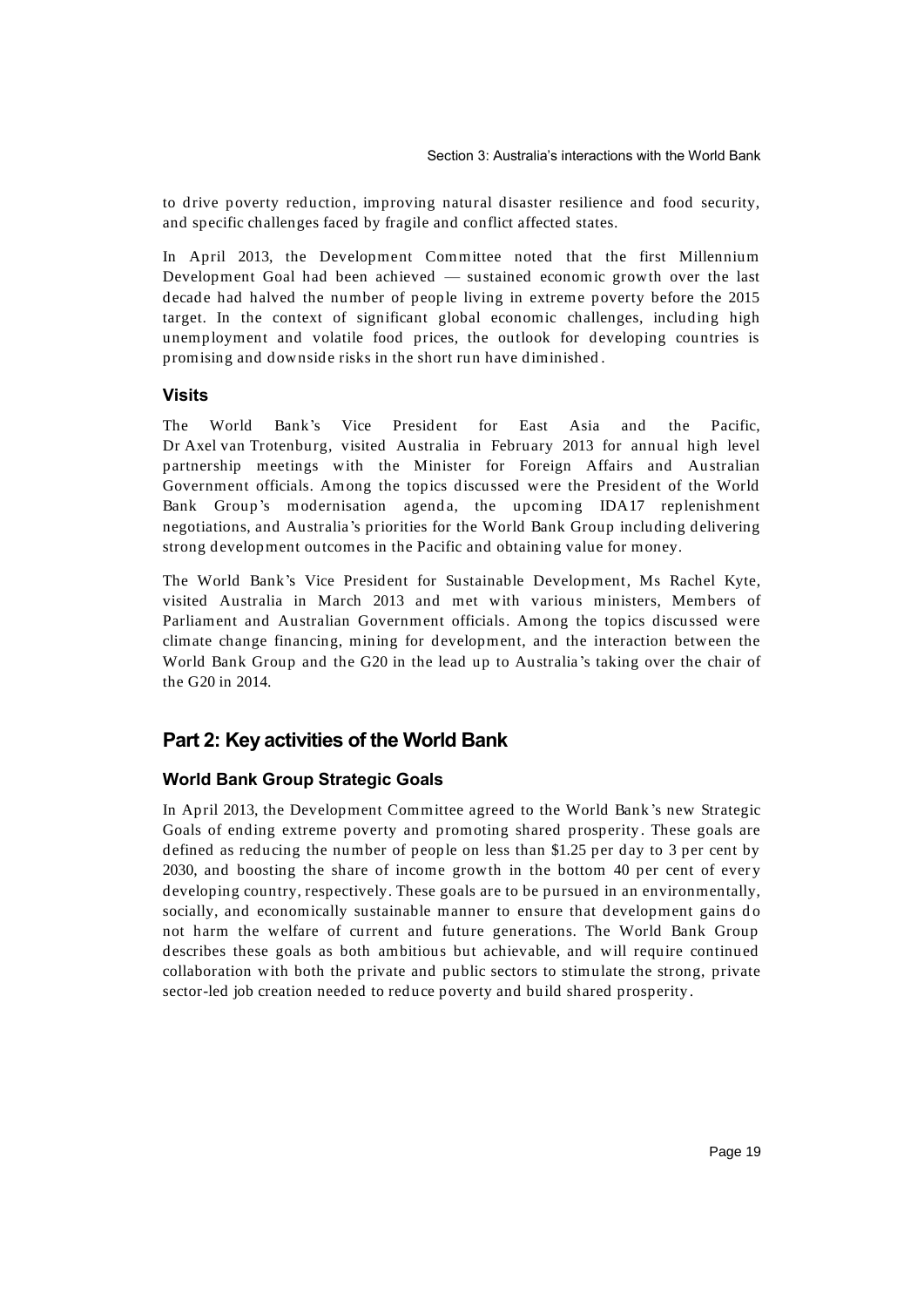## **World Bank Group lending commitments**

In 2012-13, the World Bank Group committed US\$52.6 billion in loans, grants, equity investments, and guarantees to meet the development challenges ahead . World Bank Group commitments for 2012-13, including those made in the East Asia and Pacific region, are set out in Table 3.3.

| <b>Institution</b> | Number of<br>members | <b>Commitments</b><br>2011-12<br>(US\$billion) | <b>Commitments</b><br>2012-13<br>(US\$billion) | <b>Commitments to</b><br><b>East Asia-Pacific</b><br>2011-12<br>(US\$billion) | <b>Commitments to</b><br><b>East Asia-Pacific</b><br>2012-13<br>(US\$billion) |
|--------------------|----------------------|------------------------------------------------|------------------------------------------------|-------------------------------------------------------------------------------|-------------------------------------------------------------------------------|
| <b>IBRD</b>        | 188                  | 20.6                                           | 15.2                                           | 5.4                                                                           | 3.7                                                                           |
| <b>IDA</b>         | 172                  | 14.8                                           | 16.3                                           | 1.2                                                                           | 2.6                                                                           |
| <b>IFC</b>         | 184                  | 15.5                                           | 18.3                                           | 2.5                                                                           | 2.5                                                                           |
| <b>MIGA*</b>       | 177                  | 2.7                                            | 2.8                                            | 0.9                                                                           | 1.0                                                                           |

**Table 3.3: World Bank Group's 2012-13 Financial Activities**

*\* Refers to value of new guarantees issued.*

## **IDA17 replenishment**

Along with other donors, Australia was negotiating the 17th replenishment of IDA during 2013. Australia has advocated for a greater focus on value for money, enhanced results reporting and improved effectiveness in small, fragile and conflict-affected states. Negotiations will be completed in December 2013 together with agreement on the strategic direction of IDA for the following three years.

## **Operational evaluation**

The World Bank Corporate Scorecard provides information on the Bank 's overall performance and results achieved by its clients against the backdrop of global development progress, with a particular focus on the Millennium Development Goals. The four-tier Scorecard covers the full spectrum of IBRD and IDA activities.

The World Bank Corporate Scorecard reported that countries continued to make progress on development priorities, noting that not all of these gains can be attributed to the World Bank Group alone. Average annual GDP per capita in developing countries continued to grow, reaching \$2,723 (constant 2005 US\$) in 2012, primarily through private sector investments, with domestic credit to the private sector increasing to 81 per cent of GDP in 2012.

Four MDG targets have been met ahead of schedule. These are halving extreme poverty, halving the proportion of population without access to safe water, improving lives of slum dwellers, and reaching gender parity in primary education. However, progress has been uneven, and large disparities remain across and within countries. A number of MDGs are unlikely to be attained in the envisioned timeframe.